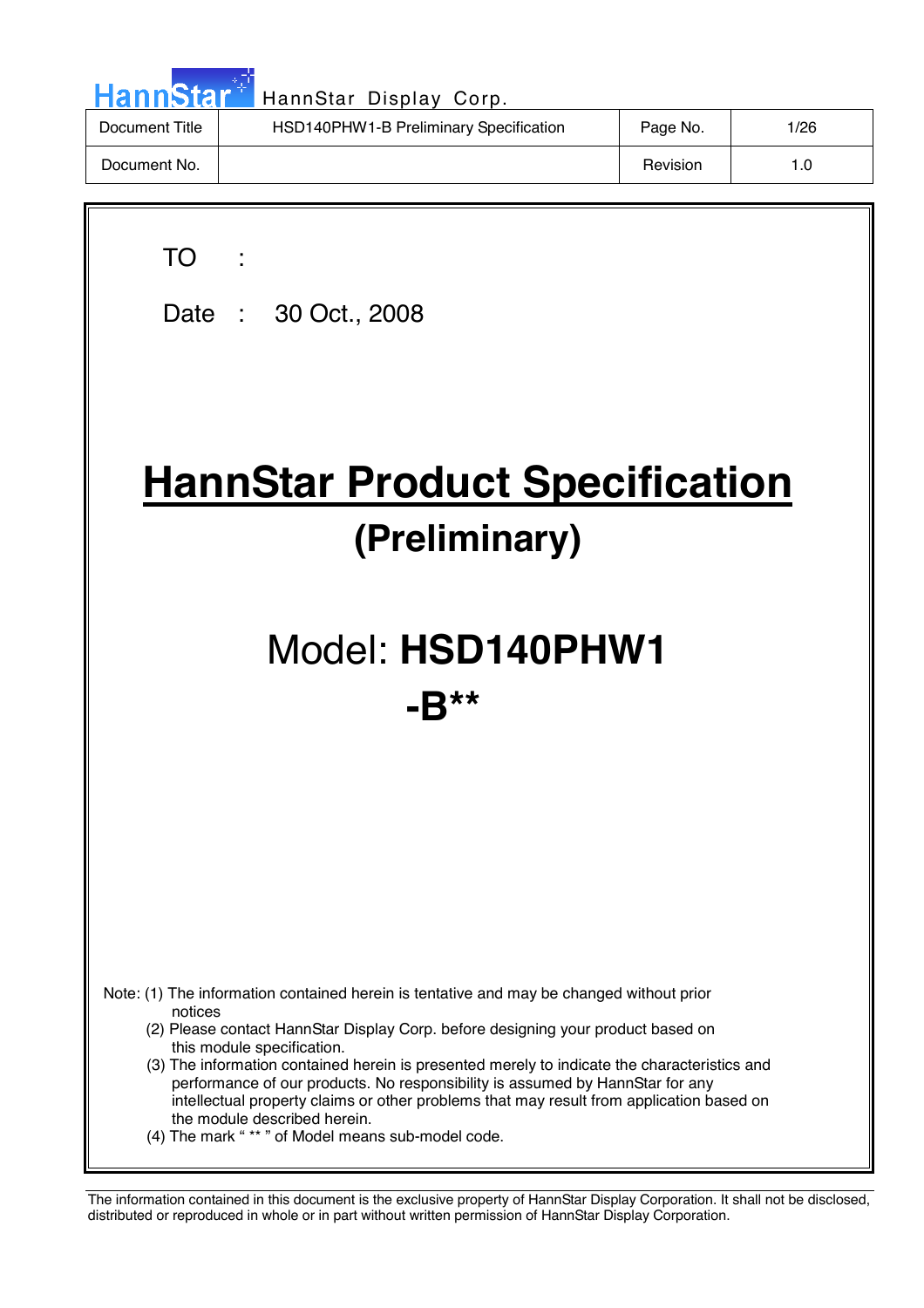| ann | Ð |  |
|-----|---|--|
|     |   |  |

| Document Title | HSD140PHW1-B Preliminary Specification | Page No. | 2/26 |
|----------------|----------------------------------------|----------|------|
| Document No.   |                                        | Revision |      |

| <b>Record of Revisions</b> |              |            |                                                     |  |  |  |
|----------------------------|--------------|------------|-----------------------------------------------------|--|--|--|
| Rev.                       | Date         | Sub-Model  | Description of change                               |  |  |  |
| $1.0\,$                    | 30 Oct, 2008 | <b>B00</b> | Preliminary Product Specification was first issued. |  |  |  |
|                            |              |            |                                                     |  |  |  |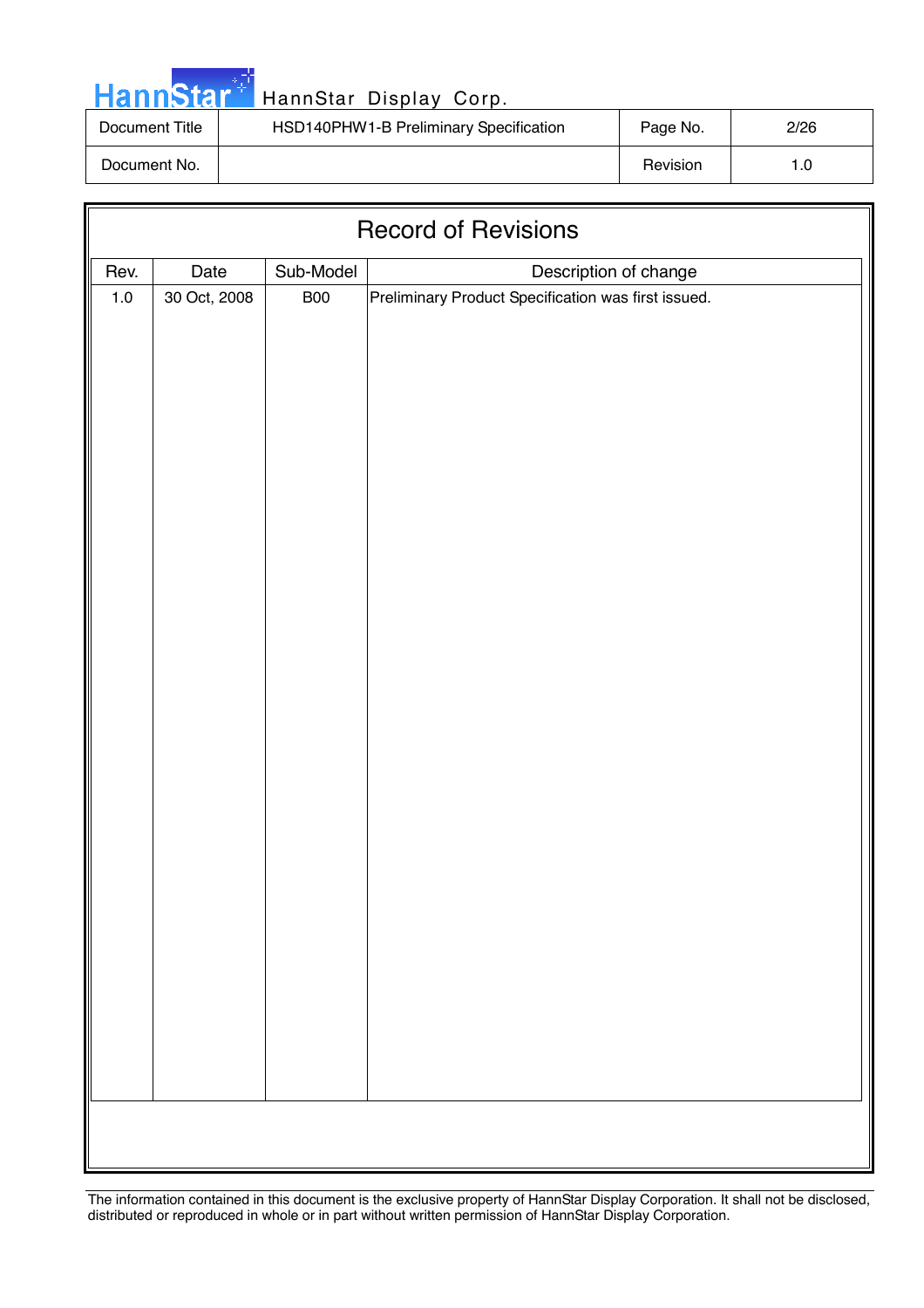|  |  | <b>HannStar</b> |  |
|--|--|-----------------|--|

| Document Title | HSD140PHW1-B Preliminary Specification | Page No. | 3/26 |
|----------------|----------------------------------------|----------|------|
| Document No.   |                                        | Revision | l.O  |

| 1.0  | p.4  |
|------|------|
| 2.0  | p.5  |
| 3.0  | p.6  |
| 4.0  | p.10 |
| 5.0  | p.12 |
| 6.0  | p.13 |
| 7.0  | p.20 |
| 8.0  | p.21 |
| 9.0  | p.23 |
| 10.0 | p.24 |
| 11.0 | p.25 |
| 12.0 | p.27 |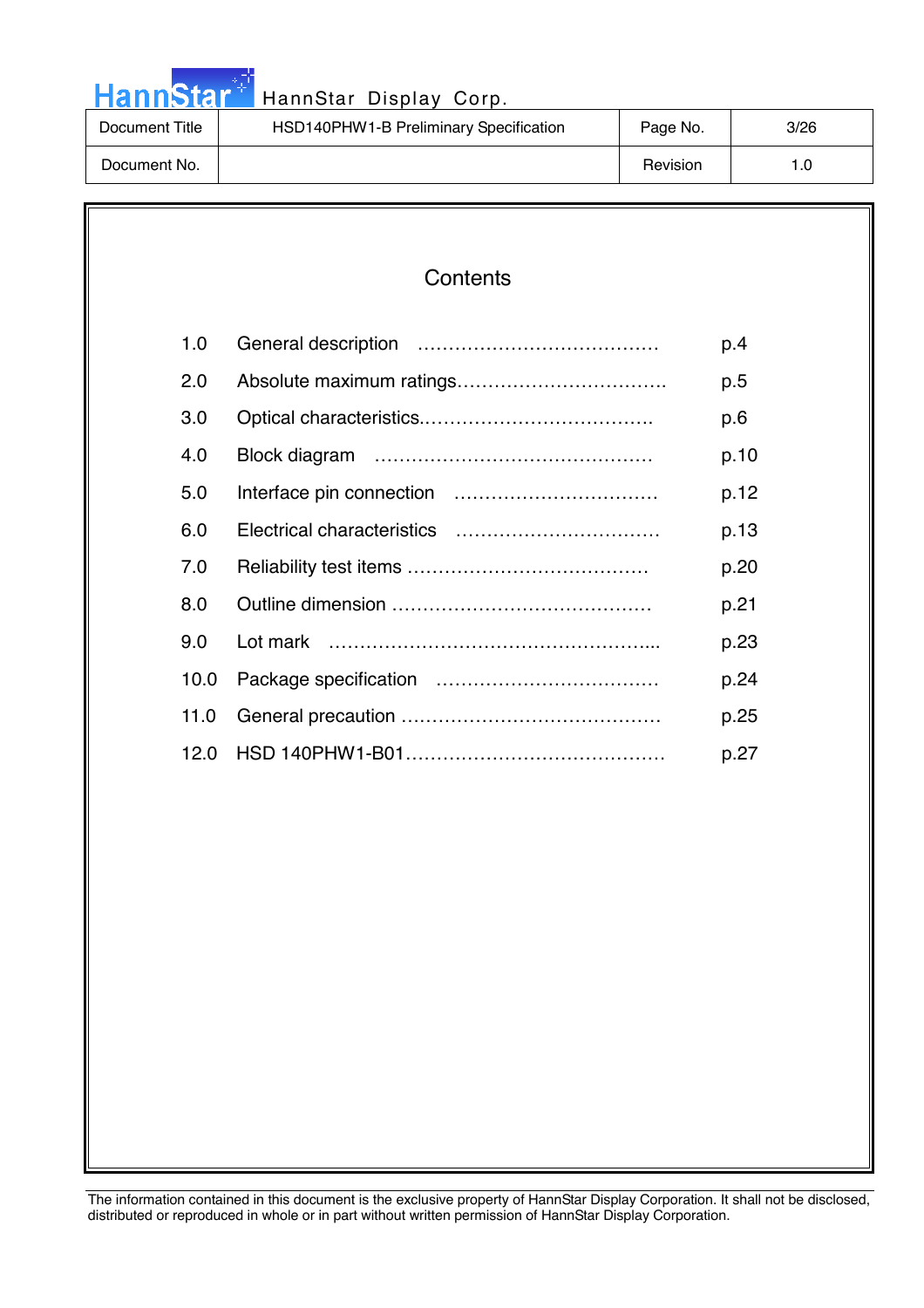

| Document Title | HSD140PHW1-B Preliminary Specification | Page No. | 4/26 |
|----------------|----------------------------------------|----------|------|
| Document No.   |                                        | Revision |      |

#### **1.0 GENERAL DESCRIPTION**

#### **1.1 Introduction**

HannStar Display model HSD140PHW1-B is a color active matrix thin film transistor (TFT) liquid crystal display (LCD) that uses amorphous silicon TFT as a switching device. This model is composed of a TFT LCD panel, a driving circuit and a back light system. This TFT LCD has a 14 (16:9) inch diagonally measured active display area with HD (1366 horizontal by 768 vertical pixel) resolution.

#### **1.2 Features**

- 14 (16:9 diagonal) inch configuration
- One channel LVDS interface
- 262K color by 6 bit R.G.B signal input
- RoHS Compliance
- Halogen Free

#### **1.3 General information**

| Item                     |                   | Specification                | Unit   |
|--------------------------|-------------------|------------------------------|--------|
| <b>Outline Dimension</b> |                   | 323.5 x 192 x 4.9 (Typ.)     | mm     |
| Display area             |                   | 309.40(H) x 173.95(V)        | mm     |
| Number of Pixel          |                   | 1366 RGB (H) x 768(V)        | pixels |
| Pixel pitch              |                   | $0.2265(H) \times 0.2265(V)$ | mm     |
| Pixel arrangement        |                   | <b>RGB Vertical stripe</b>   |        |
| Display mode             |                   | Normally white               |        |
| <b>NTSC</b>              |                   | 60                           | ℅      |
| Surface treatment        |                   | AG, Hard-Coating (3H)        |        |
| Weight                   |                   | $(350)$ (Typ.)               | g      |
| Back-light               |                   | <b>White LED</b>             |        |
| lPower                   | Logic System      | $(1.2)$ (Max.)               | w      |
| Consumption              | <b>B/L System</b> | $(3.6)$ (Max.)               | W      |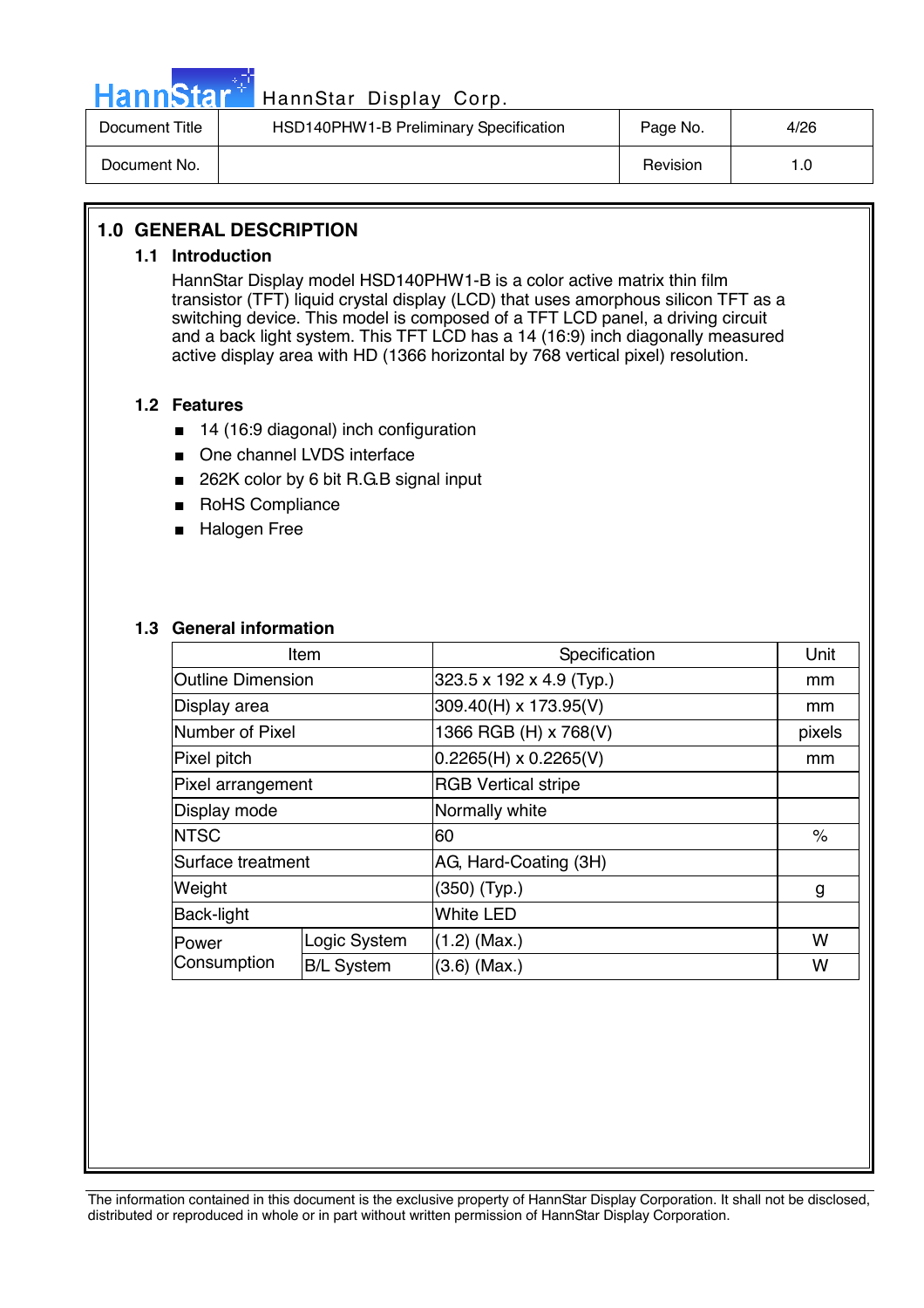

# HannStar<sup>t HannStar</sup> Display Corp.

| Document Title | HSD140PHW1-B Preliminary Specification | Page No. | 5/26 |
|----------------|----------------------------------------|----------|------|
| Document No.   |                                        | Revision | 1.O  |

#### **1.4 Mechanical Information**

|                       | Item           | Min.  | Typ.  | Max.  | Unit |
|-----------------------|----------------|-------|-------|-------|------|
|                       | Horizontal (H) | 323   | 323.5 | 324   | mm   |
| Module<br><b>Size</b> | Vertical (V)   | 191.5 | 192   | 192.5 | mm   |
|                       | Depth (D)      |       | 4.9   | 5.2   | mm   |
| Weight                |                |       | (350) | (360) | g    |

#### **2.0 ABSOLUTE MAXIMUM RATINGS**

#### **2.1 Electrical Absolute Rating**

#### **2.1.1 TFT LCD Module**

| Item                 | Symbol          | Min. | Max. | Unit | <b>Note</b> |
|----------------------|-----------------|------|------|------|-------------|
| Logic Supply voltage | y <sub>DD</sub> | −∪.ം |      |      |             |

#### **2.1.2 Environment Absolute Rating**

| Item                  | Symbol           | Min. | Max. | Unit   | <b>Note</b> |
|-----------------------|------------------|------|------|--------|-------------|
| Operating Temperature | opa              |      | 50   |        |             |
| Storage Temperature   | <sup>l</sup> stg | -20  | 60   | $\sim$ |             |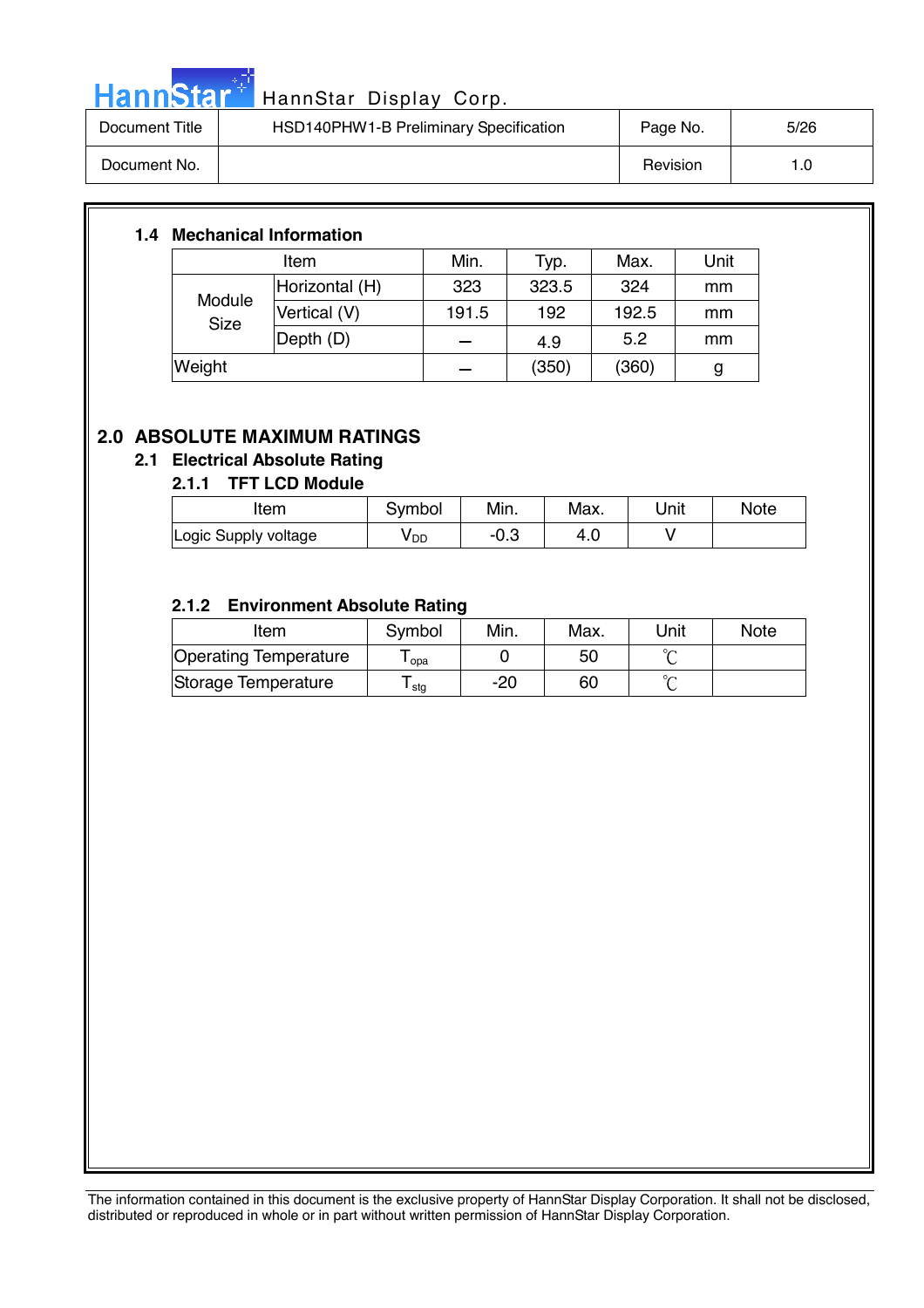

# HannStar<sup>: HannStar Display Corp.</sup>

| Document Title | HSD140PHW1-B Preliminary Specification | Page No. | 6/26 |
|----------------|----------------------------------------|----------|------|
| Document No.   |                                        | Revision | l .O |

| Item                               |             | Symbol                | Condition                   | Min.                     | Typ.  | Max.                     | Unit                 | <b>Note</b>              |
|------------------------------------|-------------|-----------------------|-----------------------------|--------------------------|-------|--------------------------|----------------------|--------------------------|
| Contrast                           |             | <b>CR</b>             |                             |                          | 500   |                          |                      | (1)(2)(4)                |
| Response time                      |             | <b>RT</b>             |                             |                          | 8     |                          | msec                 | (1)(3)                   |
| White luminance<br>(5 point)       |             | $Y_L$                 |                             |                          | 220   |                          | $\text{cd/m}^2$      | (1)(4)(5)<br>$(lL=20mA)$ |
|                                    |             | $R_{x}$               | $\Theta = 0$                | $\overline{\phantom{0}}$ | (TBD) | $\overline{\phantom{0}}$ |                      |                          |
| Color<br>chromaticity<br>(CIE1931) | Red         | $R_Y$                 | Normal                      |                          | (TBD) |                          |                      |                          |
|                                    | Green       | $G_{x}$               | viewing                     |                          | (TBD) | $\overline{\phantom{0}}$ |                      |                          |
|                                    |             | $G_Y$                 | angle                       |                          | (TBD) |                          |                      |                          |
|                                    | <b>Blue</b> | $B_x$                 |                             |                          | (TBD) |                          |                      |                          |
|                                    |             | $B_Y$                 |                             |                          | (TBD) |                          |                      |                          |
|                                    |             | $W_{x}$               |                             | 0.283                    | 0.313 | 0.343                    |                      |                          |
|                                    | White       | $W_{y}$               |                             | 0.299                    | 0.329 | 0.359                    |                      |                          |
|                                    |             | $\Theta_L$            |                             |                          | 45    |                          |                      |                          |
|                                    | Hor.        | $\Theta$ R            | CR>10                       | $\overline{\phantom{0}}$ | 45    |                          |                      |                          |
| Viewing angle                      |             | $\Theta_{U}$          |                             |                          | 15    |                          |                      | (1)(4)                   |
|                                    | Ver.        | $\Theta_{\mathsf{D}}$ |                             |                          | 35    |                          |                      |                          |
| <b>Brightness uniformity</b>       |             | B <sub>UNI</sub>      | $\Theta = 0$<br>(5point)    | 80                       |       |                          | $\frac{1}{\sqrt{2}}$ | (6)                      |
| <b>Brightness Uniformity</b>       |             | B <sub>UNI</sub>      | $\Theta = 0$<br>(13 points) | 70                       |       |                          | $\%$                 | (6)                      |

#### **3.2 Measuring Condition**

- $\blacksquare$  Measuring surrounding : dark room
- **Example 1** LED current  $I_L$  : 20mA / signal LED
- Ambient temperature: 25±2°C
- 15min. warm-up time.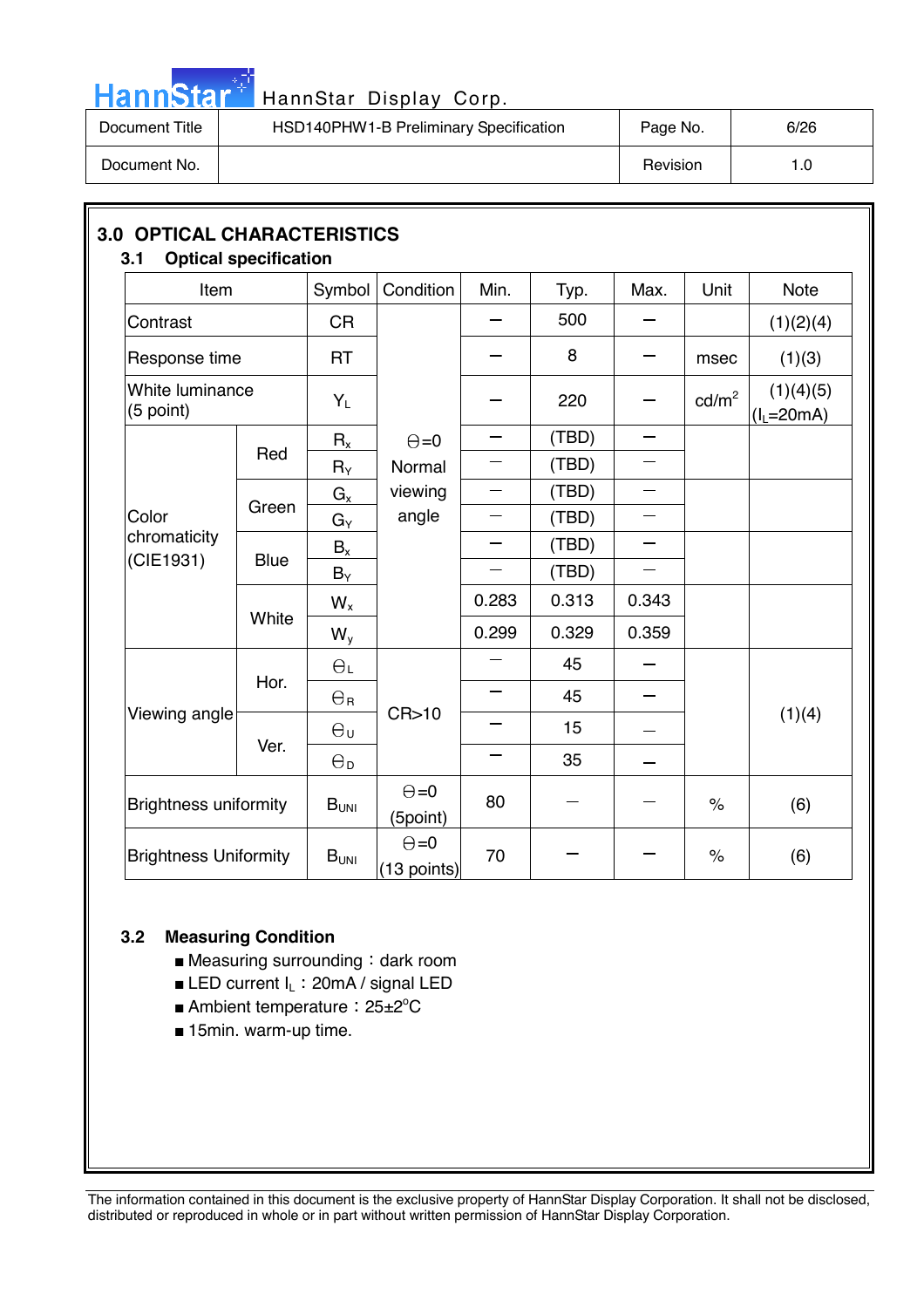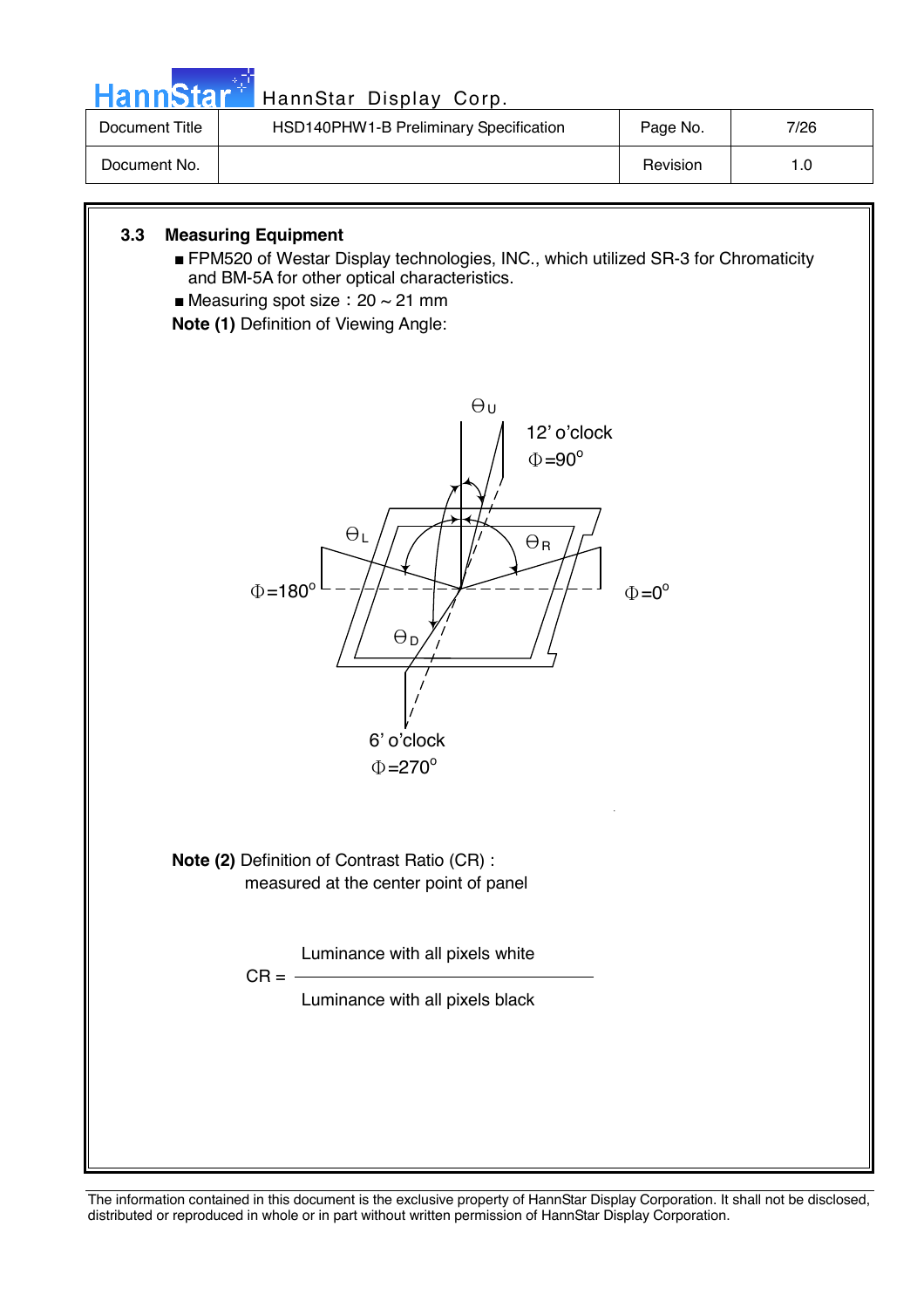| HannStar <sup>*</sup> | HannStar Display Corp.                 |          |      |
|-----------------------|----------------------------------------|----------|------|
| Document Title        | HSD140PHW1-B Preliminary Specification | Page No. | 8/26 |
| Document No.          |                                        | Revision | 1.0  |

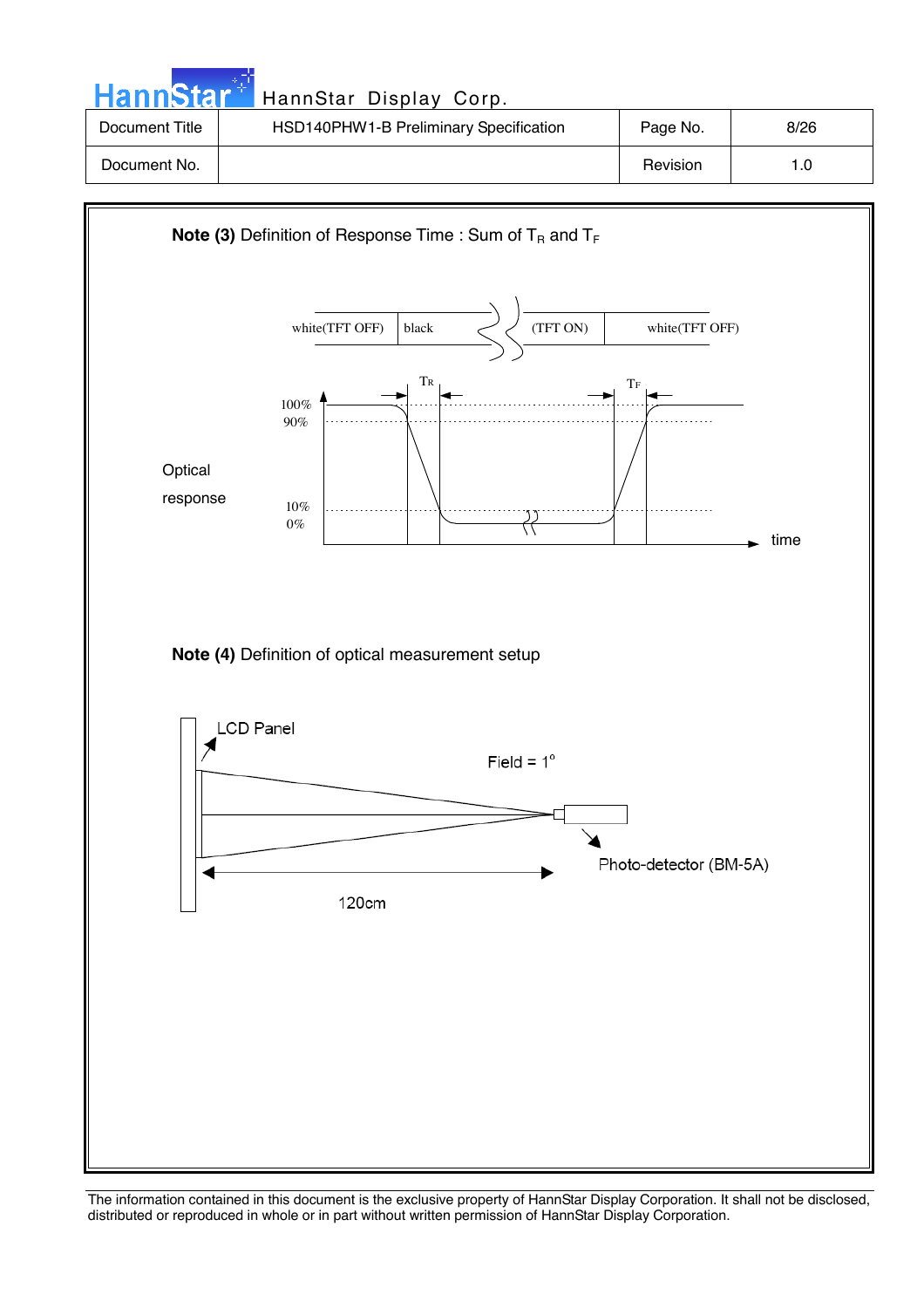| <b>HannStar</b> | HannStar Display Corp.                 |          |      |
|-----------------|----------------------------------------|----------|------|
| Document Title  | HSD140PHW1-B Preliminary Specification | Page No. | 9/26 |
| Document No.    |                                        | Revision | 1.0  |

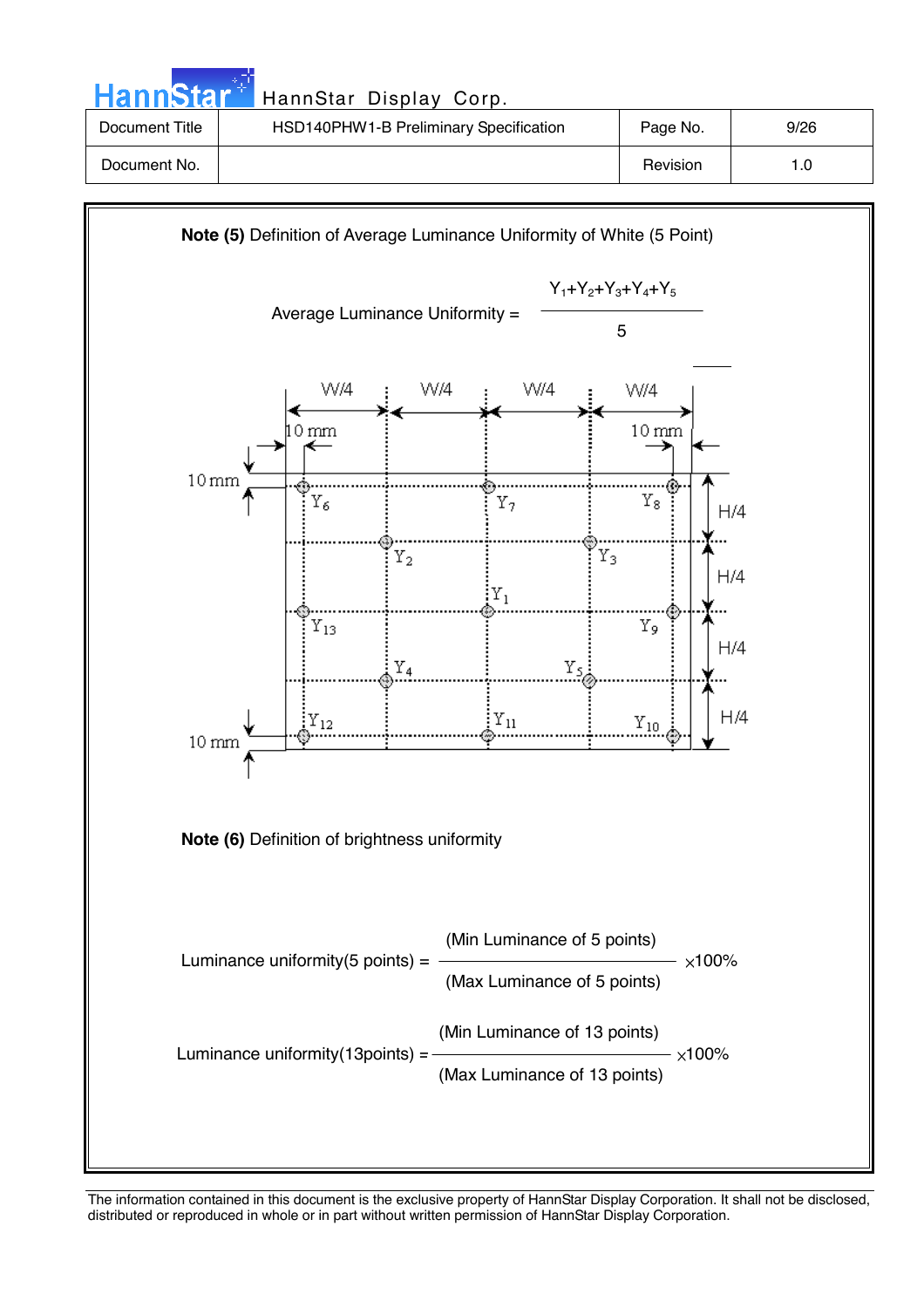| <b>HannStar*</b> | HannStar Display Corp.                 |          |       |
|------------------|----------------------------------------|----------|-------|
| Document Title   | HSD140PHW1-B Preliminary Specification | Page No. | 10/26 |
| Document No.     |                                        | Revision | 1.0   |

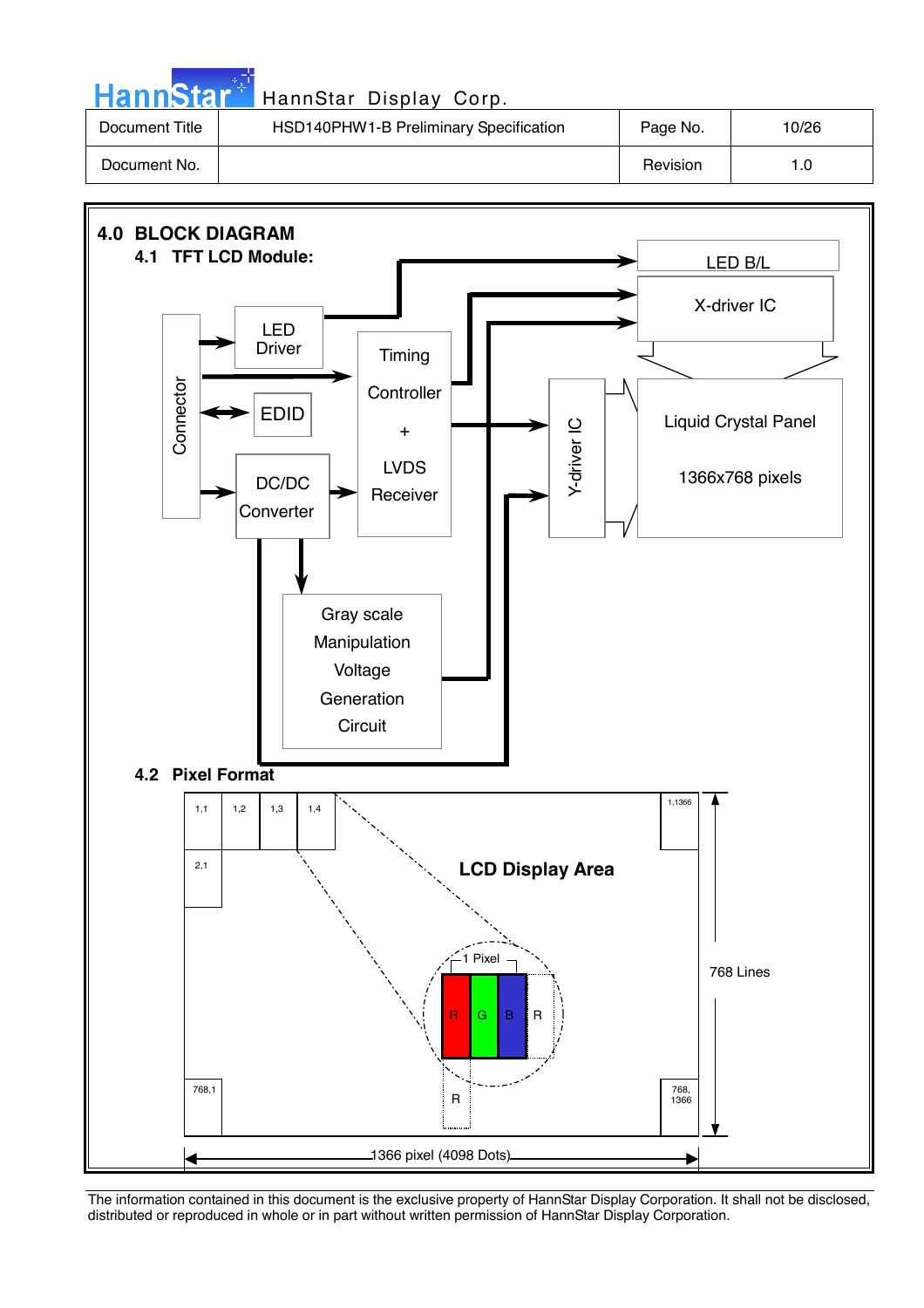| . . |  | annst |  |
|-----|--|-------|--|
|     |  |       |  |

| Document Title | HSD140PHW1-B Preliminary Specification | Page No. | 11/26 |
|----------------|----------------------------------------|----------|-------|
| Document No.   |                                        | Revision | 1.C   |

|                       |                     | <b>MSB</b>       |                   |                         |                         | LSB                     | <b>MSB</b>                       |                                  |                                  |                                |                                | <b>LSB</b> MSB                     |                |                         |                         |                | <b>LSB</b>     | Gray scale                       |
|-----------------------|---------------------|------------------|-------------------|-------------------------|-------------------------|-------------------------|----------------------------------|----------------------------------|----------------------------------|--------------------------------|--------------------------------|------------------------------------|----------------|-------------------------|-------------------------|----------------|----------------|----------------------------------|
|                       | Display             |                  | R5 R4             | R <sub>3</sub>          | R <sub>2</sub>          | R1                      | R0G5 G4                          |                                  | G3                               | G2G1                           |                                | G0 B5 B4                           |                | <b>B3</b>               | <b>B2</b>               | <b>B1</b>      | B <sub>0</sub> | level                            |
|                       | <b>Black</b>        |                  | L                 | L                       | $\mathbf{I}$            | L                       |                                  |                                  | L                                | L                              | L                              |                                    |                | L                       | L                       |                |                |                                  |
|                       | <b>Blue</b>         | L                | L                 | L                       | L                       | L                       | L<br>L                           | L                                | L                                | L                              | L                              | $\overline{\mathsf{L}}$ H          | $\overline{H}$ | $\overline{\mathsf{H}}$ | $\overline{\mathsf{H}}$ | $\overline{H}$ | $\overline{H}$ |                                  |
|                       | Green<br>Light Blue | L                | L                 | L                       | L                       | L<br>L                  | $\frac{1}{\text{H}}$<br>.<br>H   | $\overline{H}$<br>$\overline{H}$ | $\overline{H}$<br>$\overline{H}$ | $\overline{H}$<br>H            | $\overline{H}$<br>$\mathsf{H}$ | H L<br>H H                         | L<br>H         | L<br>Η                  | L<br>$\overline{H}$     | $\overline{H}$ | $\overline{H}$ | $\blacksquare$                   |
| <b>Basic</b><br>color | Red                 | L<br>$\mathsf H$ | L<br>$\mathsf{H}$ | L<br>$\mathsf{H}$       | $\mathsf{H}$            | H                       | HIL                              | L                                | L                                | L                              | L                              | L                                  | L              | L                       | L                       |                |                | $\blacksquare$<br>$\blacksquare$ |
|                       | Purple              | H                | $\overline{H}$    | $\overline{H}$          | $\overline{H}$          | $\overline{H}$          | H L                              | L                                |                                  |                                | L                              | 듴                                  | $\overline{H}$ | Η                       | $\overline{H}$          | $\overline{H}$ | $\overline{H}$ | $\overline{\phantom{a}}$         |
|                       | Yellow              | H                | $\overline{H}$    | $\overline{H}$          | $\overline{\mathsf{H}}$ | $\overline{H}$          | $\frac{}{\mathbf H}$             | $\overline{H}$                   | $\overline{H}$                   | $\overline{H}$                 | $\overline{H}$                 | H L                                | L              | L                       | L                       |                |                | $\overline{\phantom{a}}$         |
|                       | White               | Ε                | $\overline{H}$    | $\overline{H}$          | $\overline{H}$          | $\overline{\mathsf{H}}$ | $\overline{H}$ H                 | $\overline{H}$                   | $\overline{H}$                   | $\overline{H}$                 | $\overline{H}$                 | H H                                | $\overline{H}$ | Η                       | $\overline{H}$          | $\overline{H}$ | $\overline{H}$ | $\blacksquare$                   |
|                       | <b>Black</b>        |                  | L                 | L                       |                         | L                       | $\mathsf{L}$                     | L                                |                                  |                                | L                              | L                                  | L              |                         | L                       |                |                | L <sub>0</sub>                   |
|                       |                     |                  | L                 | L                       | L                       | L                       | HL                               | L                                | L                                | L                              | L                              | L                                  | L              | L                       | L                       | L              |                | L1                               |
|                       |                     |                  |                   |                         |                         | $\overline{H}$          | 니                                |                                  |                                  |                                | L                              | LL                                 |                |                         |                         |                |                | $\overline{L2}$                  |
| Gray                  | Dark                |                  |                   |                         |                         |                         |                                  |                                  |                                  |                                |                                |                                    |                |                         |                         |                |                |                                  |
| scale                 | ↑                   |                  |                   |                         |                         |                         |                                  |                                  |                                  |                                |                                |                                    |                |                         |                         |                |                | L3L60                            |
| of Red                | Light               |                  |                   |                         |                         |                         |                                  |                                  |                                  |                                |                                |                                    |                |                         |                         |                |                |                                  |
|                       |                     | $\mathsf H$      | H                 | H                       | H                       | L                       | HL                               | L                                | L                                | L                              | L                              | LIL                                | L              | L                       | L                       | L              |                | L61                              |
|                       |                     | $\overline{H}$   | $\overline{H}$    | $\overline{\mathsf{H}}$ | $\overline{\mathsf{H}}$ | $\overline{H}$          | 니<br>L                           | L                                | L                                |                                | L                              | LL                                 | L              | L                       | L                       | L              |                | L62                              |
|                       | Red                 | $\overline{H}$   | $\overline{H}$    | $\overline{H}$          | $\overline{H}$          | $\overline{H}$          | $\overline{H}$                   | L                                |                                  |                                | L                              | $\overline{\mathsf{L}}\mathsf{L}$  | L              |                         | L                       |                |                | Red L63                          |
|                       | <b>Black</b>        | L                | L                 | L                       | L                       | L                       | 니                                | L                                | L                                |                                | L                              | LL                                 | L              |                         | L                       | L              |                | L <sub>0</sub>                   |
|                       |                     |                  | L                 | L                       | L                       | L                       | $\mathsf{L}$                     | L                                | L                                |                                | L                              | $\frac{1}{\sqrt{2}}$               | L              |                         | L                       | L              |                | L1                               |
|                       |                     |                  | L                 | L                       |                         | L                       | $\overline{\mathsf{L}}$          | L                                | L                                | L                              | $\overline{\mathsf{H}}$        | LL                                 | L              | L                       | L                       | L              |                | L2                               |
| Gray                  | Dark                |                  |                   |                         |                         |                         |                                  |                                  |                                  |                                |                                |                                    |                |                         |                         |                |                |                                  |
| scale of              | ↑                   |                  |                   |                         |                         |                         |                                  |                                  |                                  |                                |                                |                                    |                |                         |                         |                |                | L3L60                            |
| Green                 | Light               |                  |                   |                         |                         |                         |                                  |                                  |                                  |                                |                                |                                    |                |                         |                         |                |                |                                  |
|                       |                     |                  |                   |                         |                         |                         |                                  |                                  |                                  |                                |                                |                                    |                |                         |                         |                |                |                                  |
|                       |                     |                  | L                 | L                       |                         | L                       | . н                              | $\mathsf{H}$                     | Н                                | H                              | L                              | HL                                 | L              | L                       | L                       |                |                | L61                              |
|                       | Green               |                  | L<br>L            | L<br>L                  | L                       | L                       | $\overline{H}$<br>$\overline{H}$ | $\overline{H}$<br>$\overline{H}$ | Н<br>$\overline{H}$              | $\mathsf{H}$<br>$\overline{H}$ | $\mathsf{H}$<br>$\overline{H}$ | L<br>H L                           | L<br>L         | L                       | L<br>L                  |                |                | L62<br>Green L63                 |
|                       | <b>Black</b>        | L                | L                 | L                       |                         | L                       | $\mathsf{L}$                     | L                                | L                                | L                              | L                              | LL                                 | L              |                         | L                       | L              |                | L <sub>0</sub>                   |
|                       |                     |                  | L                 | L                       |                         |                         | L                                | L                                | L                                |                                | Ĺ                              | L<br>L                             | L              | L                       | L                       | L              | $\overline{H}$ | L1                               |
|                       |                     |                  | L                 | L                       | $\mathbf{I}$            | L                       | 니                                | L                                | L                                | L                              | L                              | LIL                                | L              | L                       | L                       | $\overline{H}$ |                | $\overline{L2}$                  |
|                       | Dark                |                  |                   |                         |                         |                         |                                  |                                  |                                  |                                |                                |                                    |                |                         |                         |                |                |                                  |
| Gray                  | T                   |                  |                   |                         |                         |                         |                                  |                                  |                                  |                                |                                |                                    |                |                         |                         |                |                |                                  |
| scale of<br>Blue      |                     |                  |                   |                         |                         |                         |                                  |                                  |                                  |                                |                                |                                    |                |                         |                         |                |                | L3L60                            |
|                       | Light               |                  |                   |                         |                         |                         |                                  |                                  |                                  |                                |                                |                                    |                |                         |                         |                |                |                                  |
|                       |                     |                  | ┕                 | ь                       | ┕                       | щ                       | <b>L</b>                         | ш                                | ┕                                | щ                              |                                | LН                                 | $\overline{H}$ | H                       | H                       |                | $\overline{H}$ | L61                              |
|                       |                     | L                | L                 | L                       | L                       | L                       | LIL                              | L                                | L                                | L                              | L                              | ЦH                                 | $\mathsf{H}$   | H                       | $\mathsf{H}$            | H              | L              | L62                              |
|                       | <b>Blue</b>         |                  | L                 | L                       | L                       | L                       | LIL                              | L                                |                                  | L                              | L                              | $\overline{\mathsf{L} \mathsf{H}}$ | $\overline{H}$ | $\overline{H}$          | $\overline{H}$          | Н              | $\mathsf{H}$   | Blue L63                         |
|                       | <b>Black</b>        |                  | L                 | L                       |                         | L                       | τī                               | L                                |                                  |                                | L                              | LIL                                | L              | L                       | L                       |                |                | L <sub>0</sub>                   |
|                       |                     |                  | L                 | L                       |                         | L                       | $\overline{H}$                   | L                                |                                  |                                | L                              | НL                                 | L              | L                       | L                       | L              | Η              | L1                               |
|                       |                     |                  |                   | L                       |                         | $\overline{H}$          | $\overline{L}$                   |                                  | L                                |                                | $\overline{H}$                 | LL                                 |                | L                       | L                       | $\overline{H}$ |                | $\overline{L2}$                  |
| Gray<br>scale of      | Dark                |                  |                   |                         |                         |                         |                                  |                                  |                                  |                                |                                |                                    |                |                         |                         |                |                |                                  |
| White &               | ↑                   |                  |                   |                         |                         |                         |                                  |                                  |                                  |                                |                                |                                    |                |                         |                         |                |                | L3L60                            |
| <b>Black</b>          | Light               |                  |                   |                         |                         |                         |                                  |                                  |                                  |                                |                                |                                    |                |                         |                         |                |                |                                  |
|                       |                     | H                | Н                 | H                       | H                       | L                       | нĮн                              | н                                | H                                | н                              | L                              | īн                                 | Н              | н                       | $\mathsf{H}$            |                | H              | L61                              |
|                       |                     | $\overline{H}$   | $\overline{H}$    | $\overline{H}$          | $\overline{H}$          | $\mathsf{H}$            | LН                               | $\overline{H}$                   | $\overline{H}$                   | $\mathsf{H}$                   | H                              | 믘                                  | $\overline{H}$ | $\mathsf{H}$            | $\overline{H}$          | $\mathsf{H}$   |                | L62                              |
|                       | White               | Ε                | H                 | $\overline{H}$          | $\overline{H}$          | $\overline{H}$          | H H                              | $\overline{H}$                   | $\overline{H}$                   | $\overline{H}$                 | $\overline{H}$                 | H H                                | Н              | $\mathsf{H}$            | $\overline{H}$          | $\overline{H}$ | $\overline{H}$ | White L63                        |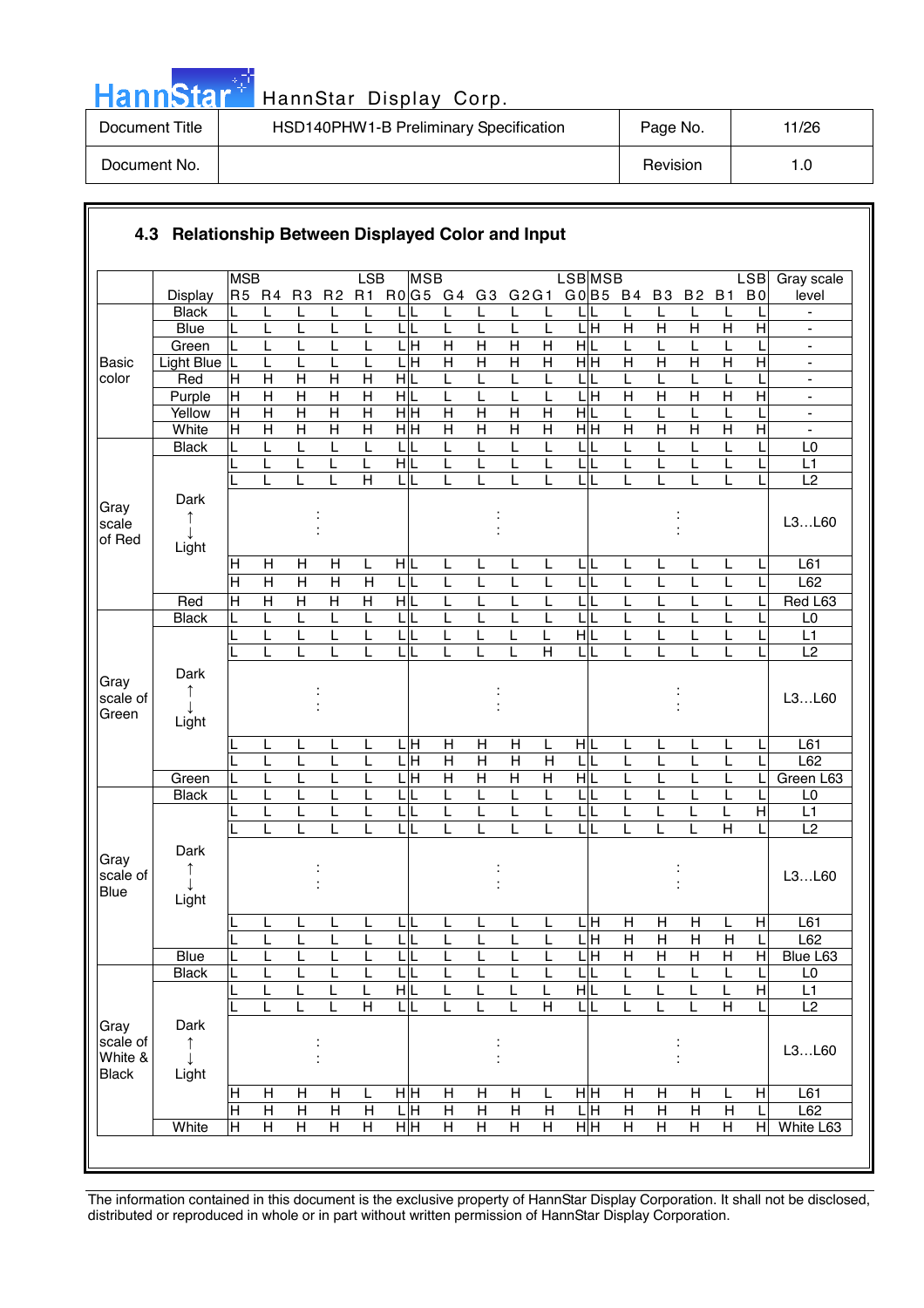

| Document Title | HSD140PHW1-B Preliminary Specification | Page No. | 12/26 |
|----------------|----------------------------------------|----------|-------|
| Document No.   |                                        | Revision | l.O   |

### **5.0 INTERFACE PIN CONNECTION**

#### **5.1 TFT LCD Module : CN1** (Input signal): IPEX 20455-040E-12 (IPEX or equivalent)

| Pin No.                 | Signal                 | Description                                                         |
|-------------------------|------------------------|---------------------------------------------------------------------|
| 1                       | <b>NC</b>              | Not connection                                                      |
| $\overline{2}$          | <b>AVDD</b>            | Power Supply, 3.3V (typical)                                        |
| $\overline{3}$          | <b>AVDD</b>            | Power Supply, 3.3V (typical)                                        |
| $\overline{\mathbf{4}}$ | <b>DVDD</b>            | DDC 3.3V power                                                      |
| $\overline{5}$          | <b>NC</b>              | No Connection                                                       |
| 6                       | <b>SCL</b>             | <b>EDID Clock</b>                                                   |
| $\overline{7}$          | <b>SDA</b>             | <b>EDID Data</b>                                                    |
| 8                       | Rin0-                  | - LVDS differential data input (R0-R5,G0)                           |
| $\overline{9}$          | $Rin0+$                | +LVDS differential data input (R0-R5,G0)                            |
| 10                      | <b>GND</b>             | Ground                                                              |
| 11                      | Rin1-                  | - LVDS differential data input(G1-G5,B0-B1)                         |
| 12                      | $Rin1+$                | +LVDS differential data input (G1-G5,B0-B1)                         |
| 13                      | <b>GND</b>             | Ground                                                              |
| 14                      | Rin2-                  | - LVDS differential data input (B2-B5,HS,VS,DE)                     |
| 15                      | $Rin2+$                | +LVDS differential data input (B2-B5,HS,VS,DE)                      |
| 16                      | <b>GND</b>             | Ground                                                              |
| 17                      | CIKIN-                 | -LVDS differential clock input                                      |
| 18                      | CIKIN+                 | +LVDS differential clock input                                      |
| 19                      | <b>GND</b>             | Ground                                                              |
| 20                      | <b>NC</b>              | No Connection                                                       |
| 21                      | <b>NC</b>              | No Connection                                                       |
| 22                      | <b>GND</b>             | Ground-Shield                                                       |
| 23                      | <b>NC</b>              | No Connection                                                       |
| 24                      | $\overline{\text{NC}}$ | No Connection                                                       |
| 25                      | <b>GND</b>             | Ground-Shield                                                       |
| 26                      | <b>NC</b>              | No Connection                                                       |
| 27                      | <b>NC</b>              | No Connection                                                       |
| 28                      | <b>GND</b>             | Ground-Shield                                                       |
| 29                      | <b>NC</b>              | No Connection                                                       |
| 30                      | <b>NC</b>              | No Connection                                                       |
| 31                      | <b>VLED GND</b>        | <b>LED Ground</b>                                                   |
| 32                      | <b>VLED GND</b>        | <b>LED Ground</b>                                                   |
| 33                      | <b>VLED GND</b>        | <b>LED Ground</b>                                                   |
| 34                      | <b>NC</b>              | No Connection                                                       |
| 35                      | <b>PWM</b>             | PWM Signal for LED dimming control                                  |
| 36                      | LED_EN                 | LED Enable Pin (+3V Input)                                          |
| 37                      | <b>NC</b>              | No Connection                                                       |
| 38                      | <b>VLED</b>            | <b>LED Power Supply 6-20V</b>                                       |
| 39                      | <b>VLED</b>            | <b>LED Power Supply 6-20V</b>                                       |
| 40                      | <b>VLED</b>            | <b>LED Power Supply 6-20V</b>                                       |
|                         |                        | Note: The brightness of LCD panel could be changed by adjusting PWM |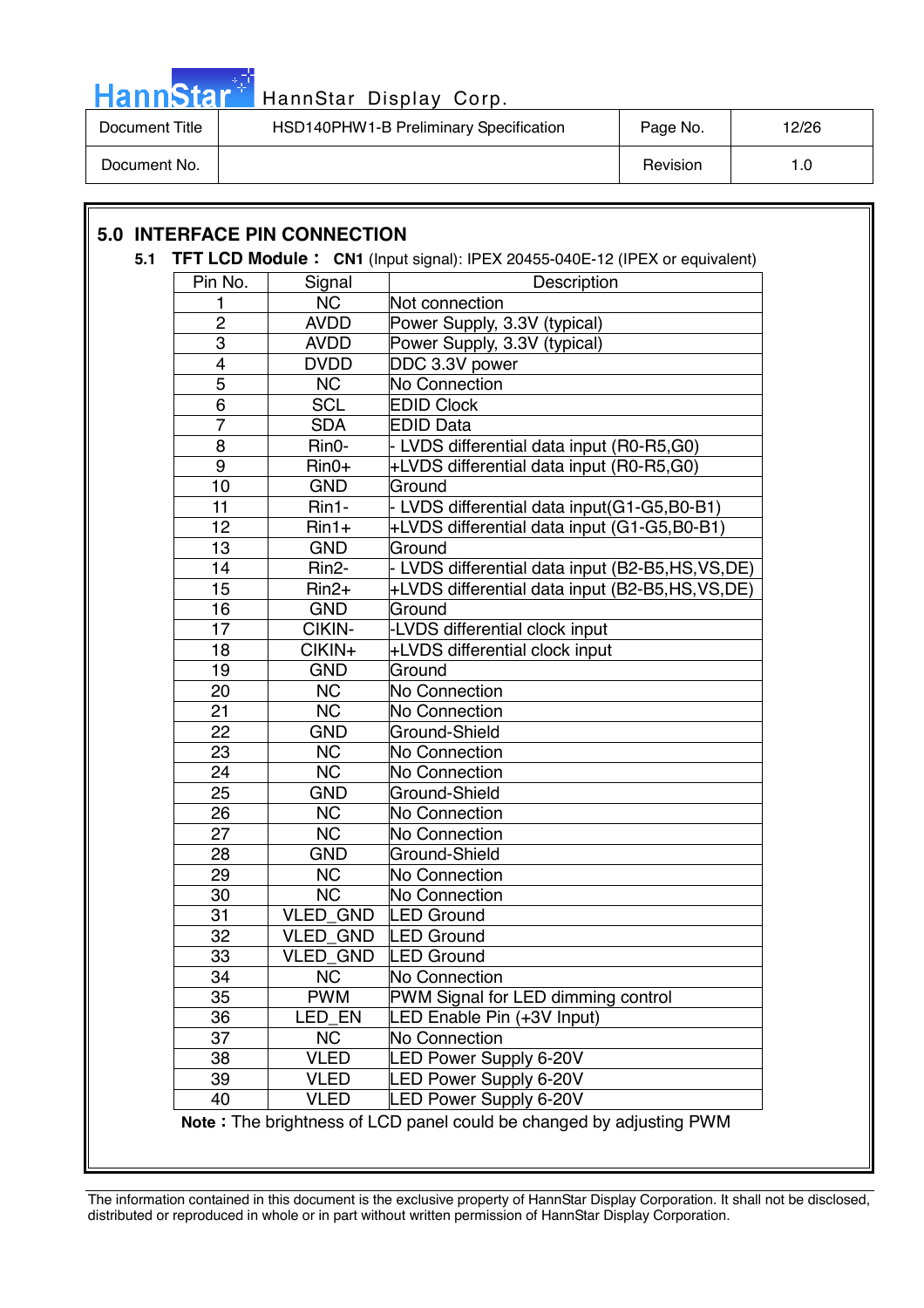

# Hann Star<sup>4</sup> HannStar Display Corp.

| Document Title | HSD140PHW1-B Preliminary Specification | Page No. | 13/26 |
|----------------|----------------------------------------|----------|-------|
| Document No.   |                                        | Revision | 1.0   |

#### **6.0 ELECTRICAL CHARACTERISTICS 6.1 TFT LCD Module**

| .<br>LVD MOUNIC            |                 |      |                |                |      |                                   |  |
|----------------------------|-----------------|------|----------------|----------------|------|-----------------------------------|--|
| <b>Item</b>                | <b>Symbol</b>   | Min. | Typ.           | Max.           | Unit | <b>Note</b>                       |  |
| Supply Voltage             | V <sub>DD</sub> | 3.0  | 3.3            | 3.6            |      | Note $(1)$                        |  |
| Current of<br>power supply | IDD             | -    | 0.3            | $\blacksquare$ | A    | $V_{DD}$ =3.3V $\cdot$ L0 pattern |  |
| Inrush current             | <b>I</b> RUSH   | -    | $\blacksquare$ | 1.50           | А    | Note $(2)$                        |  |

**Note (1):** V<sub>DD</sub>-dip condition:

When VDD operating within  $2.7V \leq VDD < 3.0V$ , td  $\leq 10$ ms, the display may momentarily become abnormal.

 $V_{DD}$ <2.7V  $\cdot$  V<sub>DD</sub> dip condition should also follow the power on/off conditions for supply voltage.

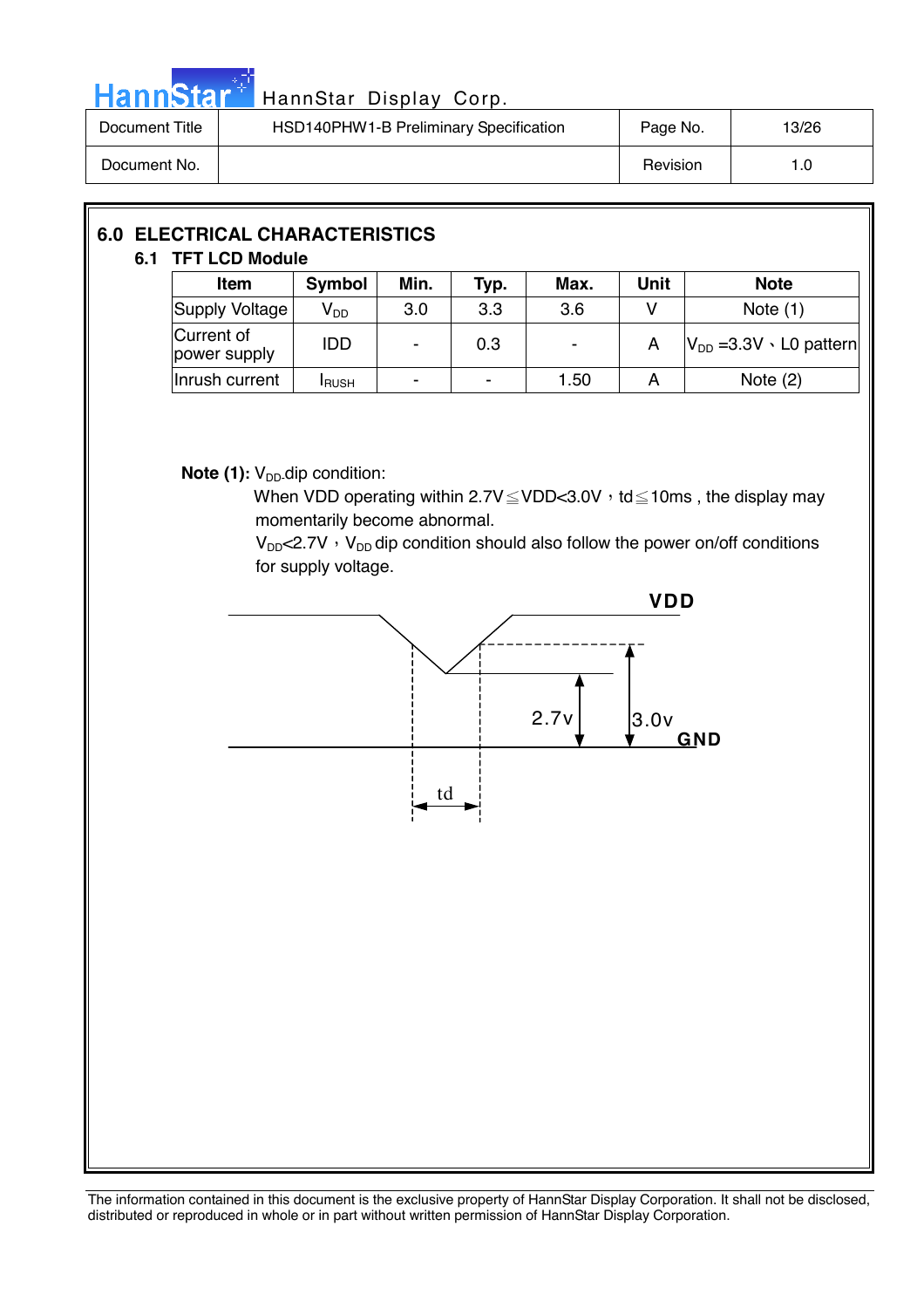| HannStar <sup>*</sup> | HannStar Display Corp.                 |          |       |
|-----------------------|----------------------------------------|----------|-------|
| Document Title        | HSD140PHW1-B Preliminary Specification | Page No. | 14/26 |
| Document No.          |                                        | Revision | 1.0   |

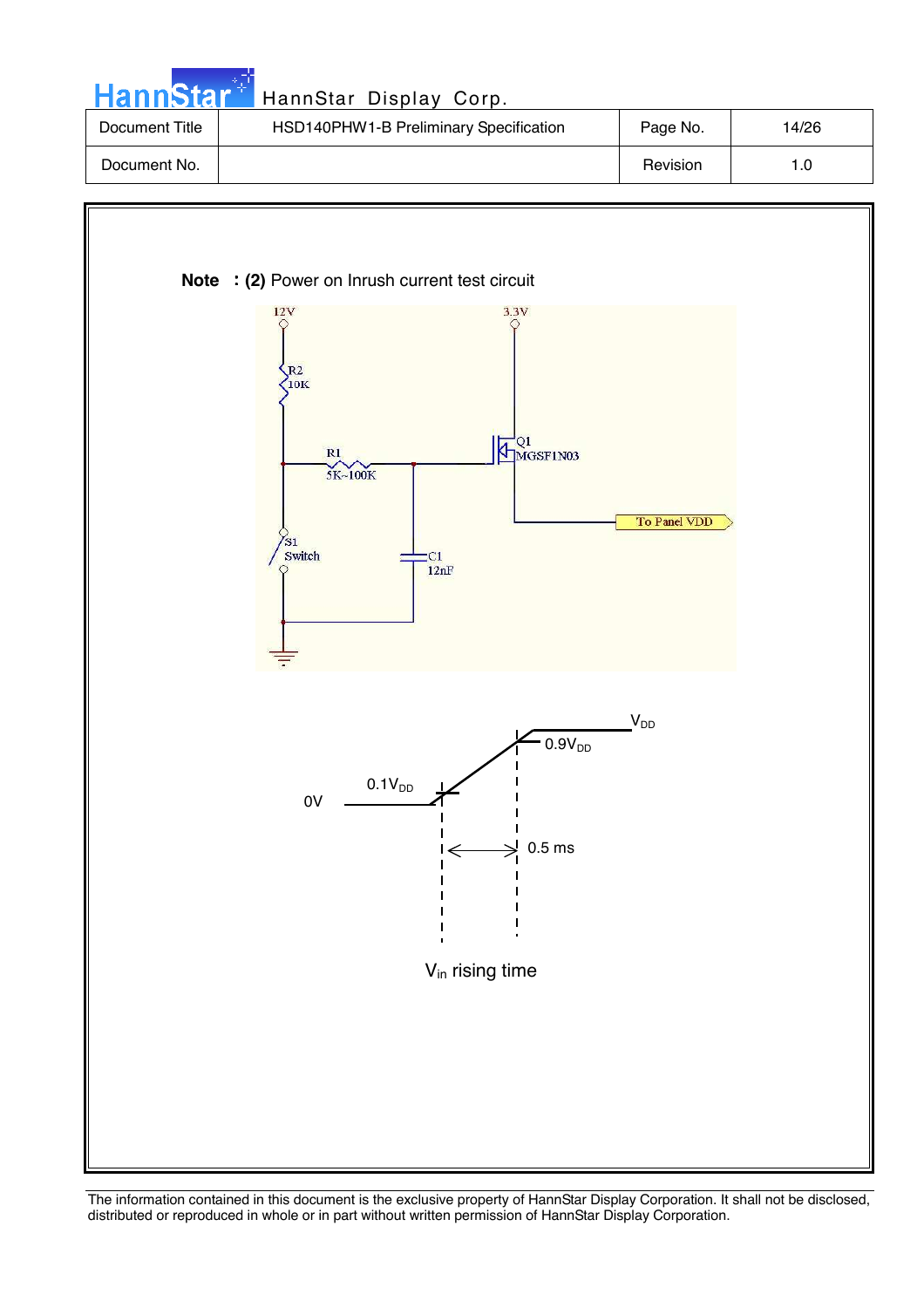|--|

| Document Title | HSD140PHW1-B Preliminary Specification | Page No. | 15/26 |
|----------------|----------------------------------------|----------|-------|
| Document No.   |                                        | Revision | 1.0   |

| Item                              | Symbol            | Min.                   | Typ. | Max.                             | Unit | Conditions |
|-----------------------------------|-------------------|------------------------|------|----------------------------------|------|------------|
| Differential Input High Threshold | Vth               |                        |      | 100                              | mV   |            |
| Differential Input Low Threshold  | Vtl               | $-100$                 |      |                                  | mV   | $VCM=1.2V$ |
| Input Current                     | <b>I</b> IN       | $-10$                  |      | $+10$                            | uA   |            |
| Differential input Voltage        | $ V_{\text{ID}} $ | 0.1                    |      | 0.6                              | v    |            |
| Common Mode Voltage Offset        | $V_{CM}$          | (IV <sub>ID</sub> ]/2) | 1.25 | 1.8-0.4- $(  V_{\text{ID}} /2 )$ | v    |            |





 for 6bits LVDS input LVDS Receiver Input Timing Definition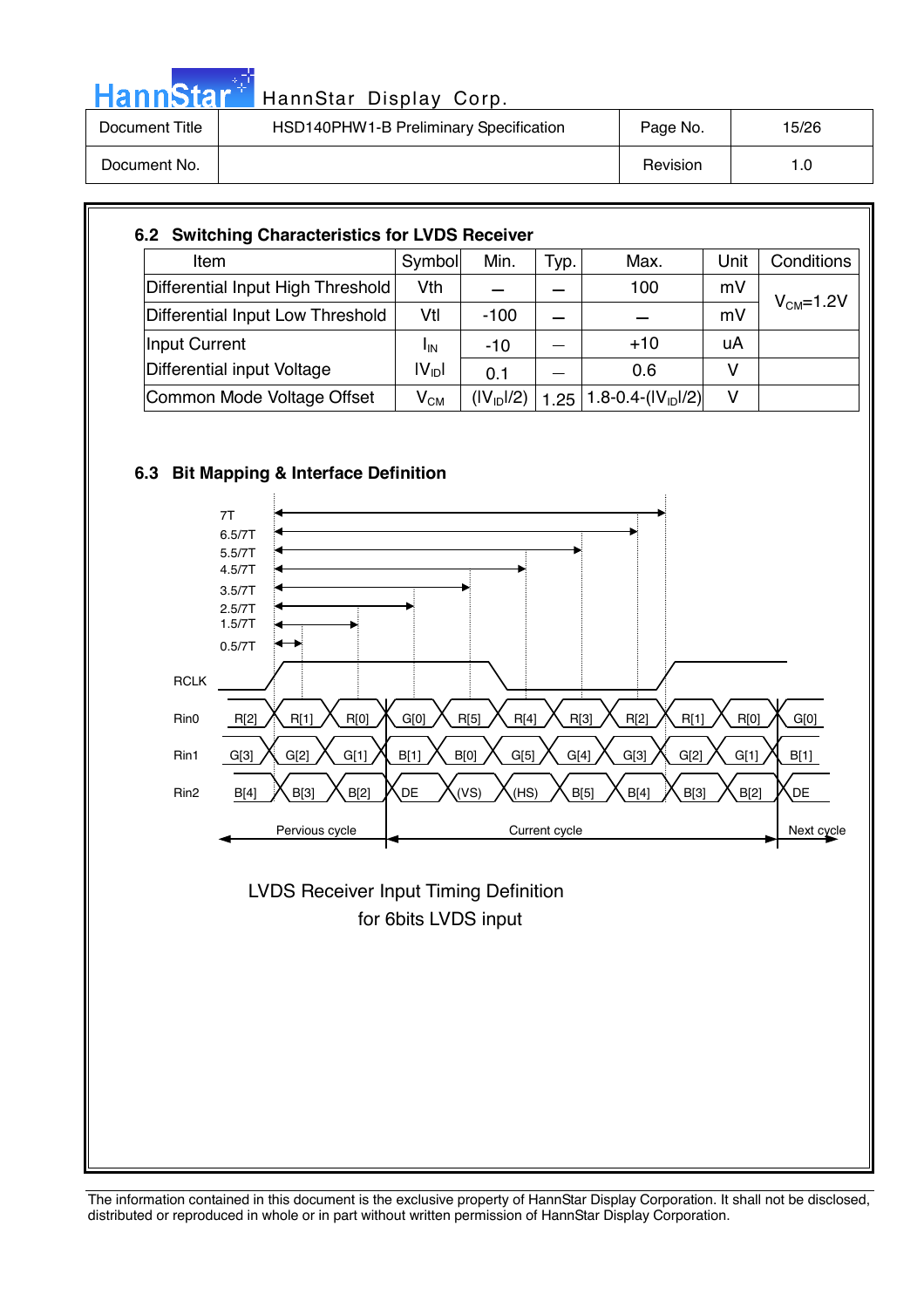|  | HannStar |  |
|--|----------|--|
|  |          |  |
|  |          |  |

| Document Title | HSD140PHW1-B Preliminary Specification | Page No. | 16/26 |
|----------------|----------------------------------------|----------|-------|
| Document No.   |                                        | Revision | 1.0   |

### **6.4 Interface Timing (DE mode)**  Item  $\vert$  Symbol | Min. | Typ. | Max. | Unit Frame Rate  $\begin{vmatrix} -1 & 55 & 60 \end{vmatrix}$  65 Hz Frame Period  $\begin{vmatrix} 11 & 776 & 808 & 1023 \end{vmatrix}$  line Vertical Display Time t2 768 768 768 line Vertical Blanking Time  $\begin{array}{|c|c|c|c|c|c|c|c|c|} \hline \end{array}$  8  $\begin{array}{|c|c|c|c|c|c|c|c|} \hline \end{array}$  40  $\begin{array}{|c|c|c|c|c|c|c|c|} \hline \end{array}$  255  $\begin{array}{|c|c|c|c|c|c|c|c|c|} \hline \end{array}$  line 1 Line Scanning Time t4 1396 1606 2047 clock Horizontal Display Time t5 1366 1366 1366 clock Horizontal Blanking Time t6 30 240 681 clock Clock Rate 1 t7 65 72 85 MHz **Timing Diagram of Interface Signal (DE mode)**  (1)Vertical  $+4$  $NCLK$  $^{+4}$ DE R,G,B[0:5] XV X1 X  $\overline{\mathsf{x}}$ ,2 X,767 X,768 (2) Horizontal  $t4$  $\sf NCLK$  $t5$  $t6$ DE  $\overline{2}$  $\overline{\mathbf{s}}$  $R, G, B[0:5]$  $\overline{1}$ 3  $\overline{4}$  $\mathbf 6$ ا<br>1366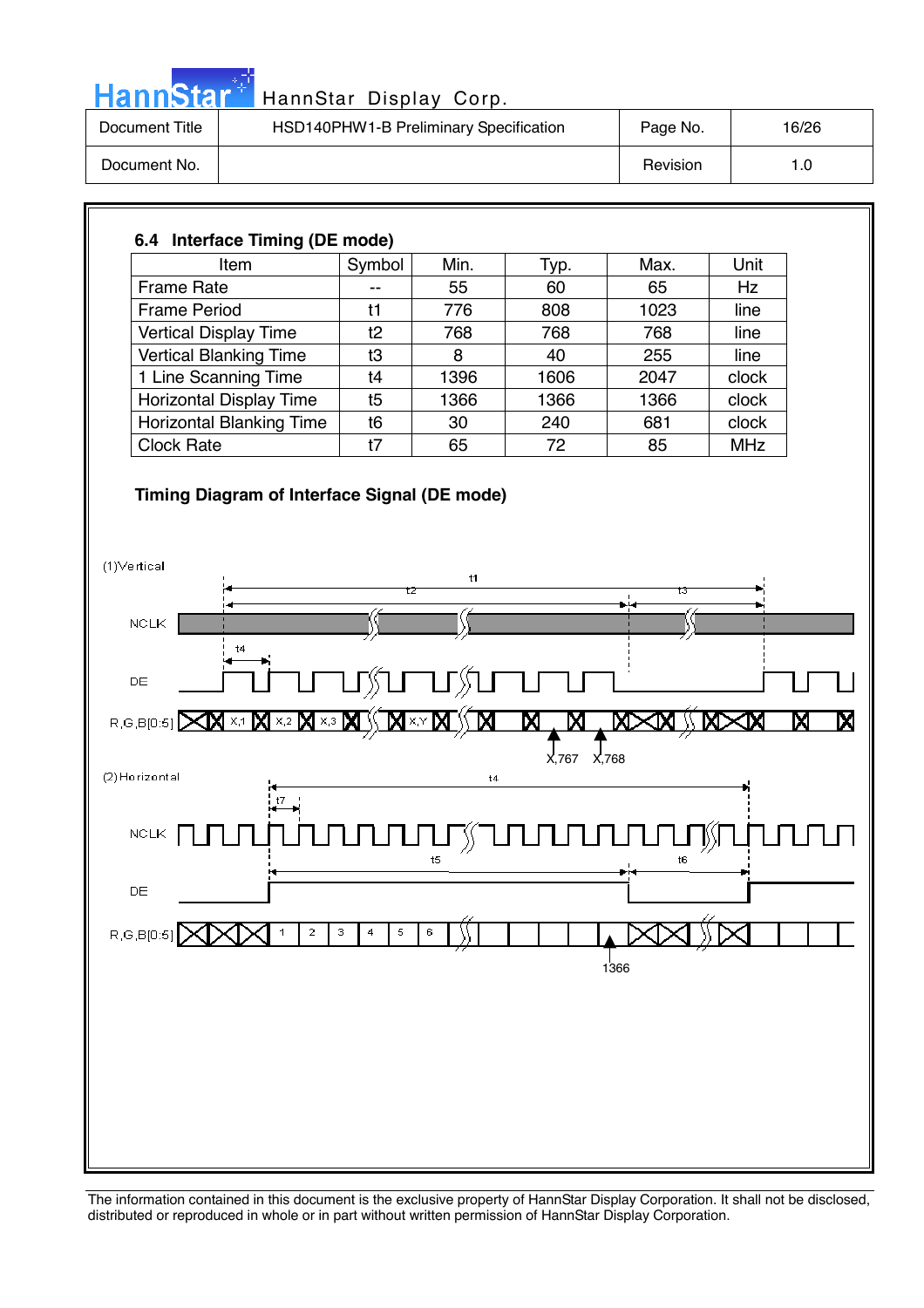| HannStar T     | HannStar Display Corp.                 |          |       |
|----------------|----------------------------------------|----------|-------|
| Document Title | HSD140PHW1-B Preliminary Specification | Page No. | 17/26 |
| Document No.   |                                        | Revision | 1.0   |

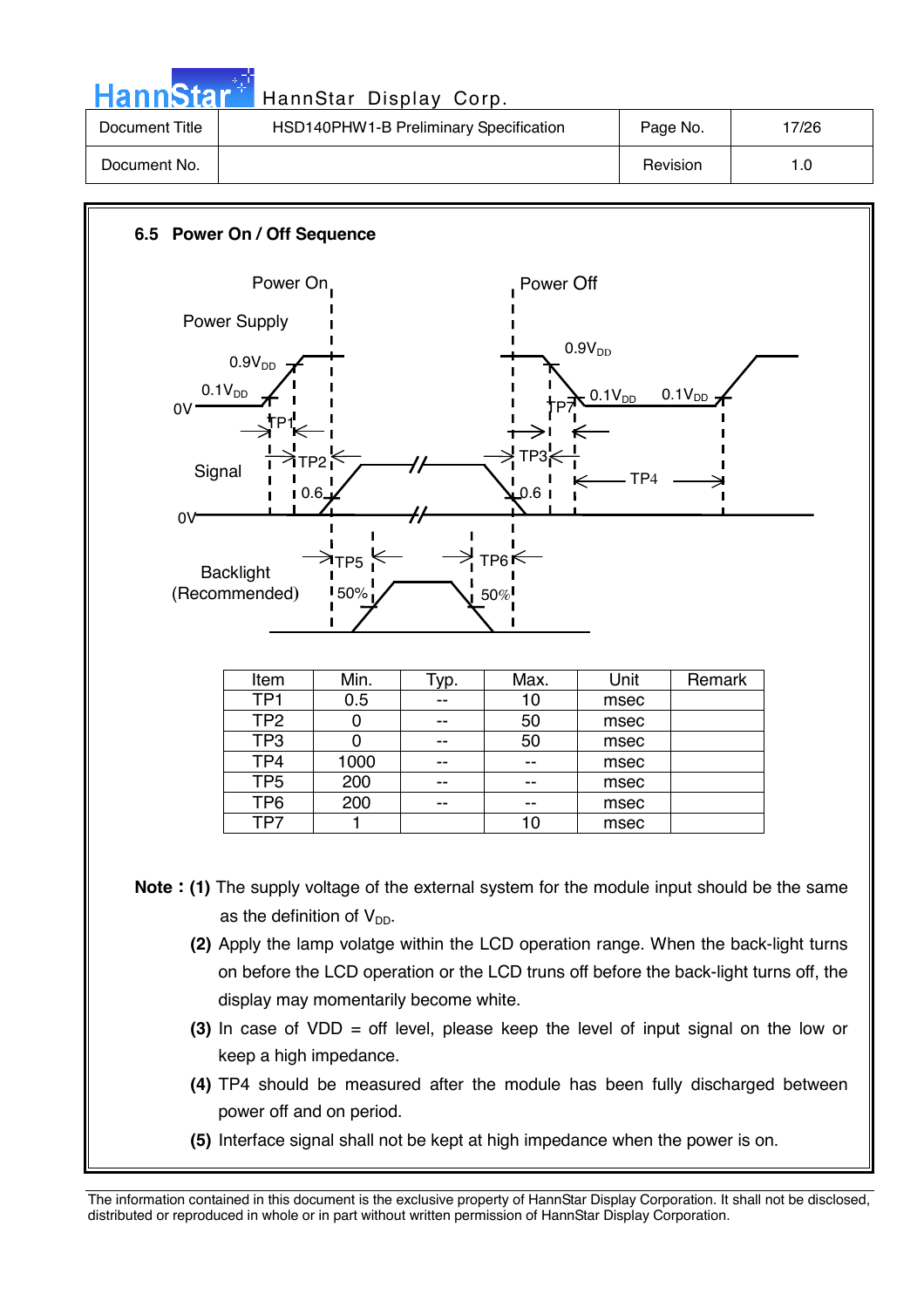# Hann<sup>Star</sub></sup>

| HannStar *     | HannStar Display Corp.                 |          |       |
|----------------|----------------------------------------|----------|-------|
| Document Title | HSD140PHW1-B Preliminary Specification | Page No. | 18/26 |
| Document No.   |                                        | Revision | 1.0   |

| <b>Parameter</b>                | Symbol                  | <b>Min</b> | <b>Typ</b> | <b>Max</b> | <b>Units</b> | <b>Condition</b>            |
|---------------------------------|-------------------------|------------|------------|------------|--------------|-----------------------------|
| <b>LED Current</b>              | ΙF                      | --         | 20         | 21         | mA           | Ta=25 $°C$                  |
| <b>LED Voltage</b>              | $\mathsf{V}_\mathsf{F}$ | 3.0        | 3.2        | 3.4        | Volt         | Ta= $25^{\circ}$            |
| <b>LED Power</b><br>consumption | $P_{LED}$               |            | 3.07       | 3.36       | Watt         | Ta=25 $°C$<br>Note $(1)$    |
| <b>LED Life-Time</b>            | N/A                     | 10,000     | --         |            | Hour         | Ta= $25^{\circ}$ C          |
|                                 |                         |            |            |            |              | $I_{F=}$ 20mA<br>Note $(2)$ |

**Note (1):** Calculator value for reference P=I<sub>F</sub> x V<sub>F</sub> x N (LED Qty')

 **Note (2):** The LED lifetime defines as the estimated time to 50% degradation of final luminous.

#### **6.7 LED Driver**

#### **6.7.1 Absolute Maximum Ratings**

| Item                            | Symbol                                | Min.   | Max. | Unit | <b>Note</b> |
|---------------------------------|---------------------------------------|--------|------|------|-------------|
| <b>LED Power Supply voltage</b> | V∟ED                                  | $-0.3$ | 24   | Volt |             |
| LED EN, PWM pin Voltage         | $V_{EN}$<br>$\mathsf{V}_\mathsf{PWM}$ | --     | 5.5  | Volt |             |

#### **6.7.2 DC Electrical Characteristics**

| <b>Parameter</b>                           | Symbol                   | <b>Min</b> | <b>Typ</b> | <b>Max</b> | <b>Units</b> | <b>Note</b> |
|--------------------------------------------|--------------------------|------------|------------|------------|--------------|-------------|
| <b>ILED Power</b><br><b>Supply Voltage</b> | V <sub>LED</sub>         | 7.0        | --         | 20.0       | Volt         |             |
| LED EN High<br>Threshold                   | $V_{ENH}$                | 2.0        | --         |            | Volt         |             |
| LED EN Low<br>Threshold                    | $V_{\sf ENL}$            | --         | --         | 0.3        | Volt         |             |
| <b>PWM High</b><br>Threshold               | <b>V</b> <sub>PWMH</sub> | 3.0        |            |            | Volt         |             |
| <b>PWM Low</b><br>Threshold                | <b>V</b> <sub>PWML</sub> |            | --         | 0.2        | Volt         |             |
| <b>PWM Frequency</b>                       | F <sub>PWM</sub>         | 180        | 200        | 220        | Hz           |             |
| <b>PWM Duty Cycle</b>                      | Т <sub>р</sub>           | 10         | --         | 100        | $\%$         | Note $(1)$  |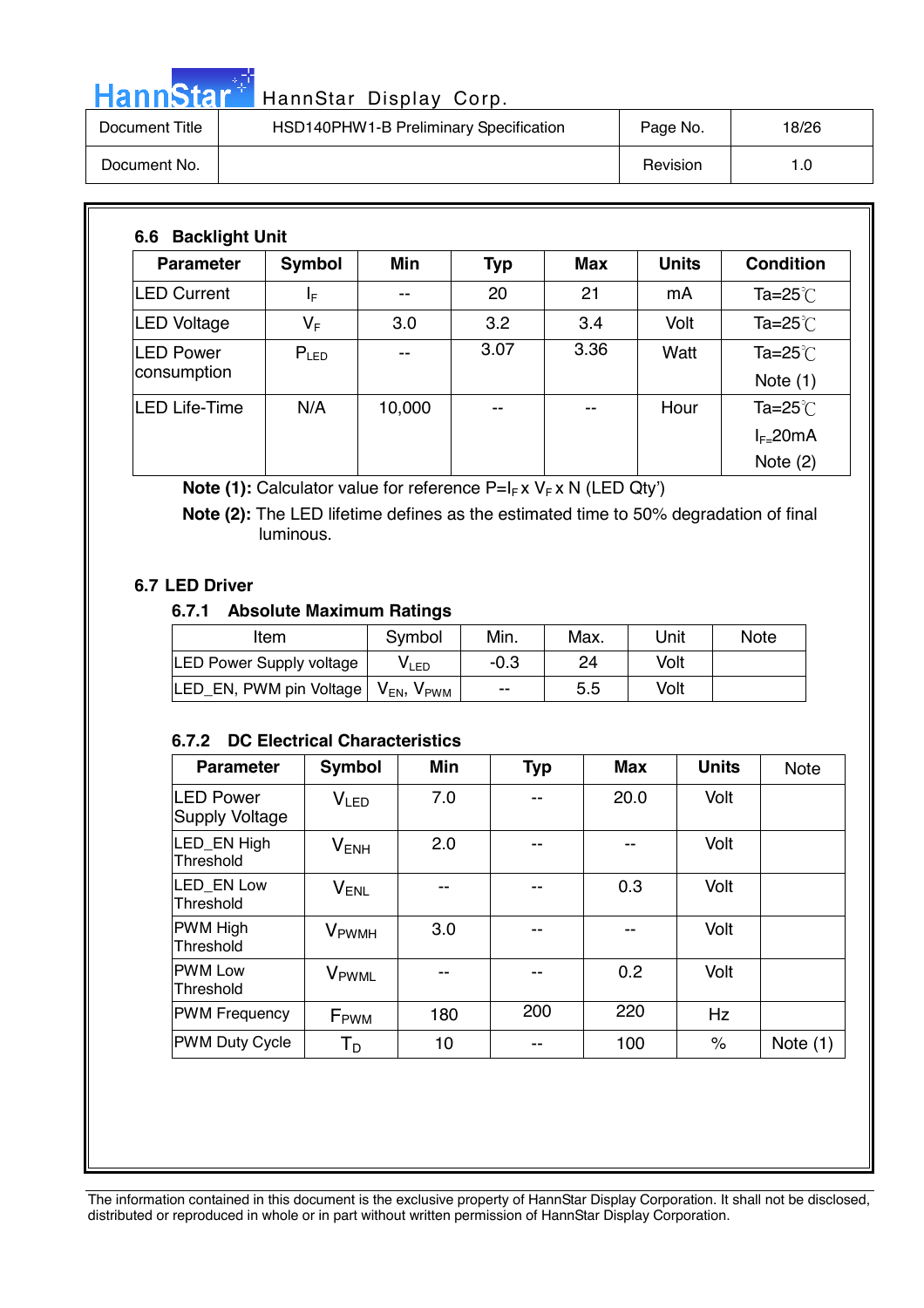| <b>HannStar</b> <sup>*</sup> | HannStar Display Corp.                 |          |       |
|------------------------------|----------------------------------------|----------|-------|
| Document Title               | HSD140PHW1-B Preliminary Specification | Page No. | 19/26 |
| Document No.                 |                                        | Revision | 1.0   |
|                              |                                        |          |       |

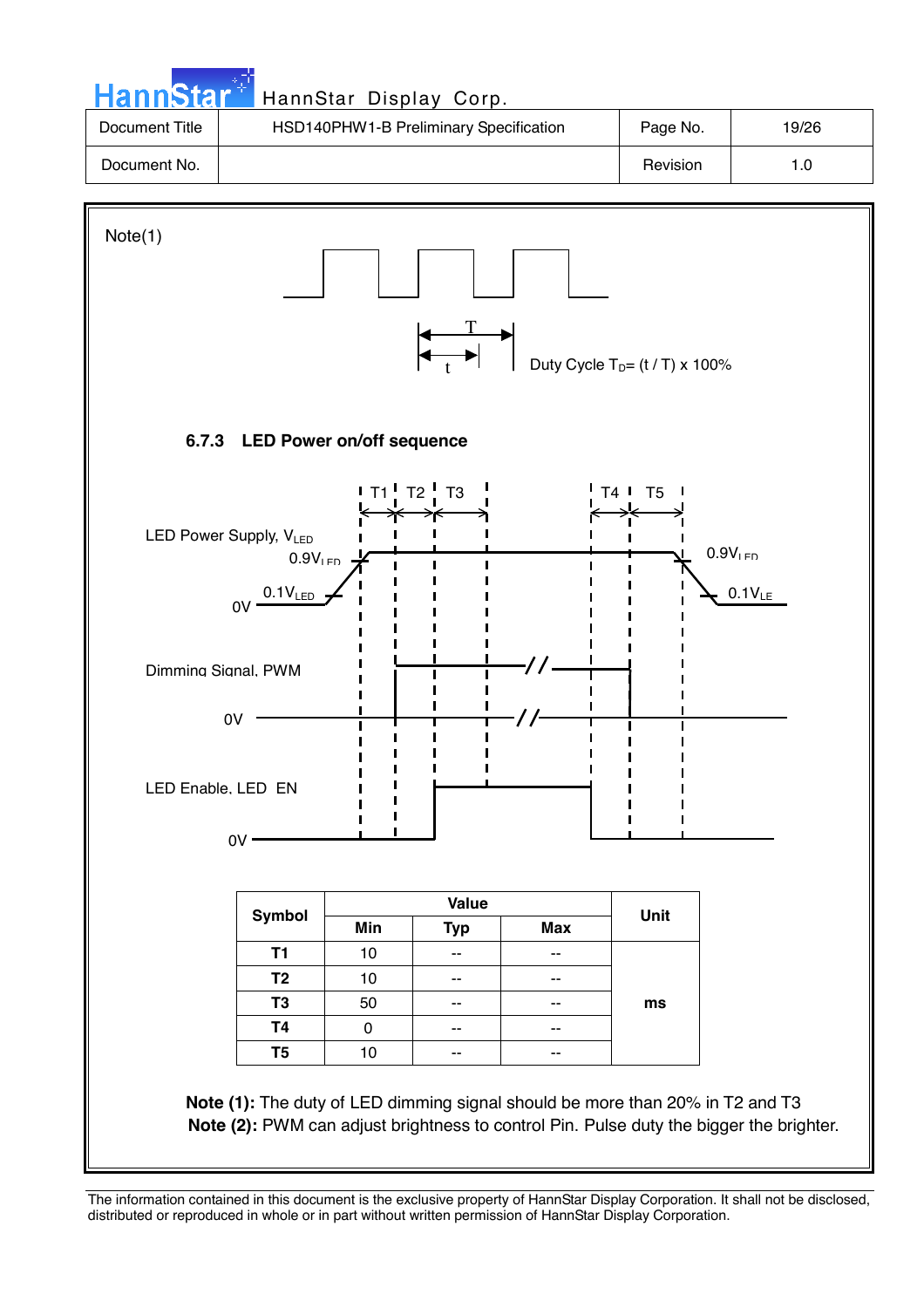| HannStar T     | HannStar Display Corp.                 |          |       |
|----------------|----------------------------------------|----------|-------|
| Document Title | HSD140PHW1-B Preliminary Specification | Page No. | 20/26 |
| Document No.   |                                        | Revision | 1.0   |

| No. | <b>Item</b>                       | <b>Conditions</b>                                                                                                     | Remark |
|-----|-----------------------------------|-----------------------------------------------------------------------------------------------------------------------|--------|
|     | High Temperature Storage          | Ta=+60 $\mathrm{^{\circ}C}$ , 240hrs                                                                                  |        |
| 2   | Low Temperature Storage           | Ta=-20°C, 240hrs                                                                                                      |        |
| 3   | <b>High Temperature Operation</b> | Ta= $+50^{\circ}$ C, 500hrs                                                                                           |        |
|     | Low Temperature Operation         | Ta= $0^{\circ}$ C, 500hrs                                                                                             |        |
| 5   |                                   | Thermal Cycling Test (non operation) $ -20^{\circ}C(30\text{min}) \rightarrow +60^{\circ}C(30\text{min})$ ,100 cycles |        |
|     | Vibration                         | Sine Wave                                                                                                             |        |
| 6   |                                   | 1.5G, 5~500Hz, XYZ                                                                                                    |        |
|     |                                   | 30min/each direction                                                                                                  |        |
|     | Shock                             | Half-Sine, 200G, 2ms, ±XYZ, 1time                                                                                     |        |

#### **Storage / Operating temperature**

الي بي.<br>مواليد



Note .Max wet bulb temp.=39°C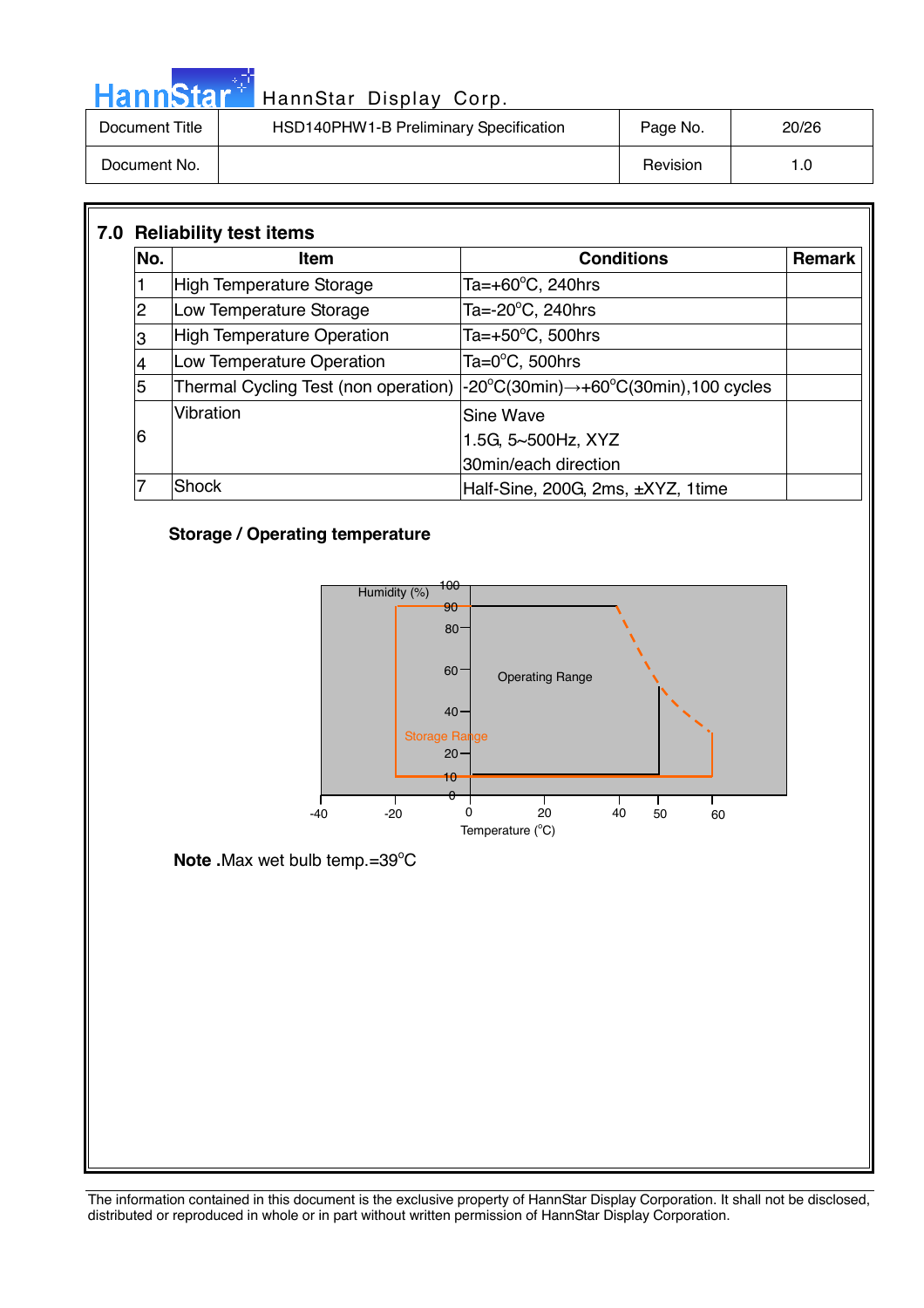**Hann**Star HannStar Display Corp. Document Title | HSD140PHW1-B Preliminary Specification | Page No. | 21/26 Document No. | 1.0

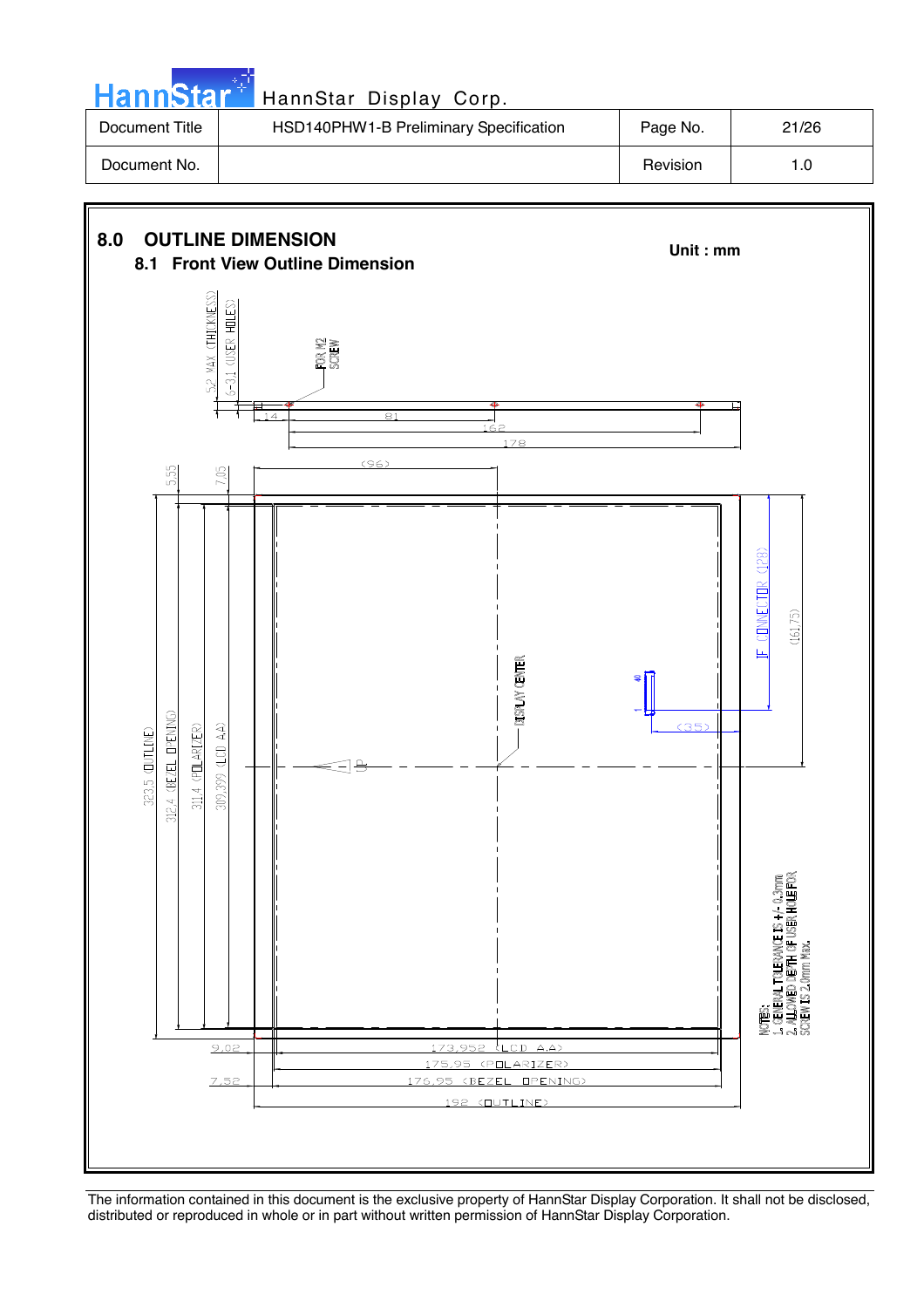| <b>HannStar*</b> | HannStar Display Corp.                 |          |       |
|------------------|----------------------------------------|----------|-------|
| Document Title   | HSD140PHW1-B Preliminary Specification | Page No. | 22/26 |
| Document No.     |                                        | Revision | 1.0   |

m.

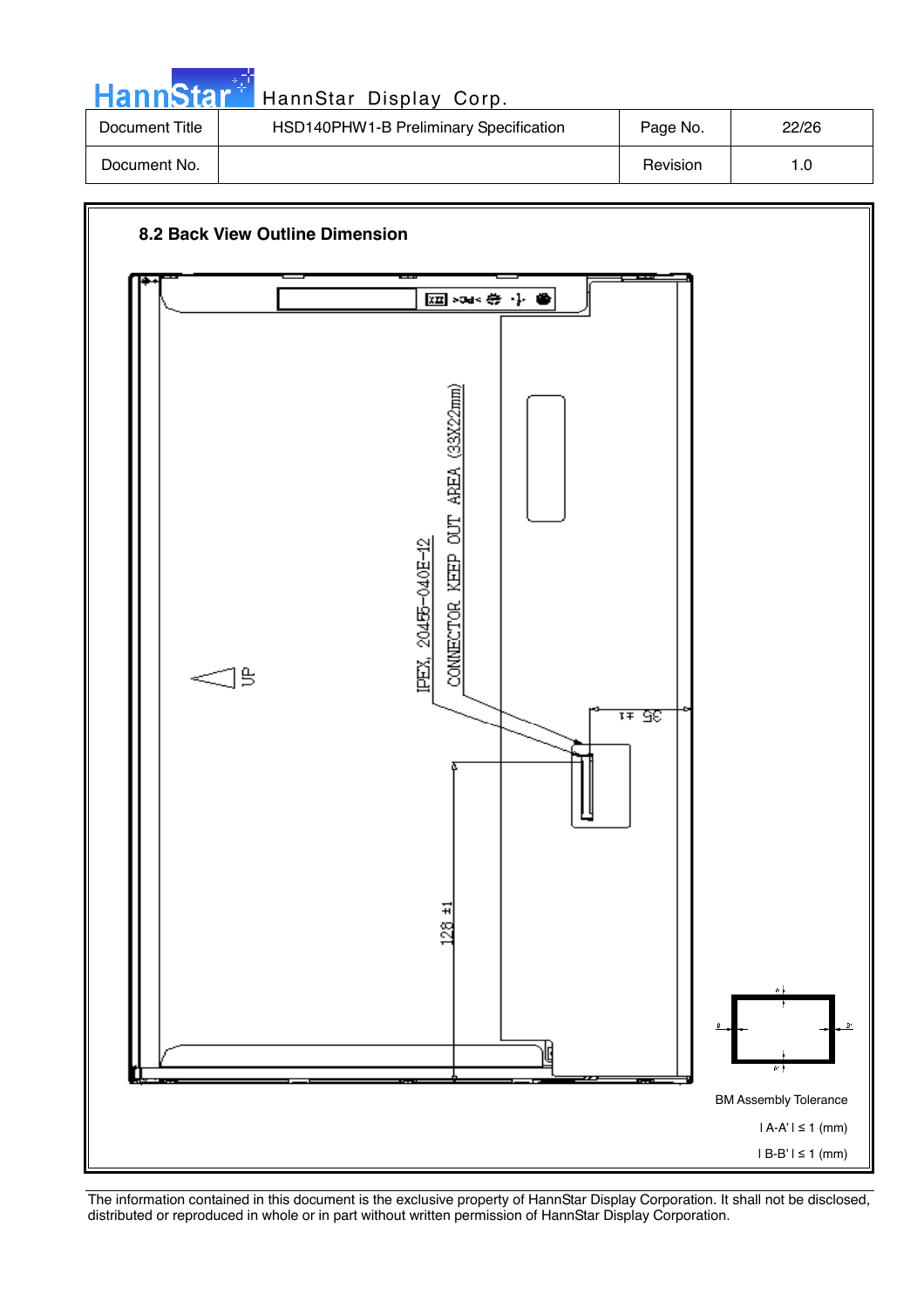# Hann Star<sup>t HannStar</sup> Display Corp.

| Document Title | HSD140PHW1-B Preliminary Specification | Page No. | 23/26 |
|----------------|----------------------------------------|----------|-------|
| Document No.   |                                        | Revision |       |

### **9.0 LOT MARK**

#### **9.1 Lot Mark**

|--|--|--|

Code 1,2,3,4,5,6: HannStar internal flow control code.

Code 7: production location.

Code 8: production year.

Code 9: production month.

Code 10,11,12,13,14,15: serial number.

#### Note (1) Production Year

| Year | 999 | 2000 | 2001 | 2002 | 2003 | 2004 | 2005 | 2006 | 2007 | 2008 |
|------|-----|------|------|------|------|------|------|------|------|------|
| Mark |     |      |      |      |      |      |      |      |      |      |

#### Note (2) Production Month

| Month | Jan. | Feb. | Mar. | Apr. | May.   Jun.   Jul.   Aug.   Sep.   Oct |  |  | Nov. | Dec. |
|-------|------|------|------|------|----------------------------------------|--|--|------|------|
| Mark  |      |      |      |      |                                        |  |  |      |      |

#### **9.2 Location of Lot Mark**

(1) The label is attached to the backside of the LCD module.

(2) This is subject to change without prior notice.

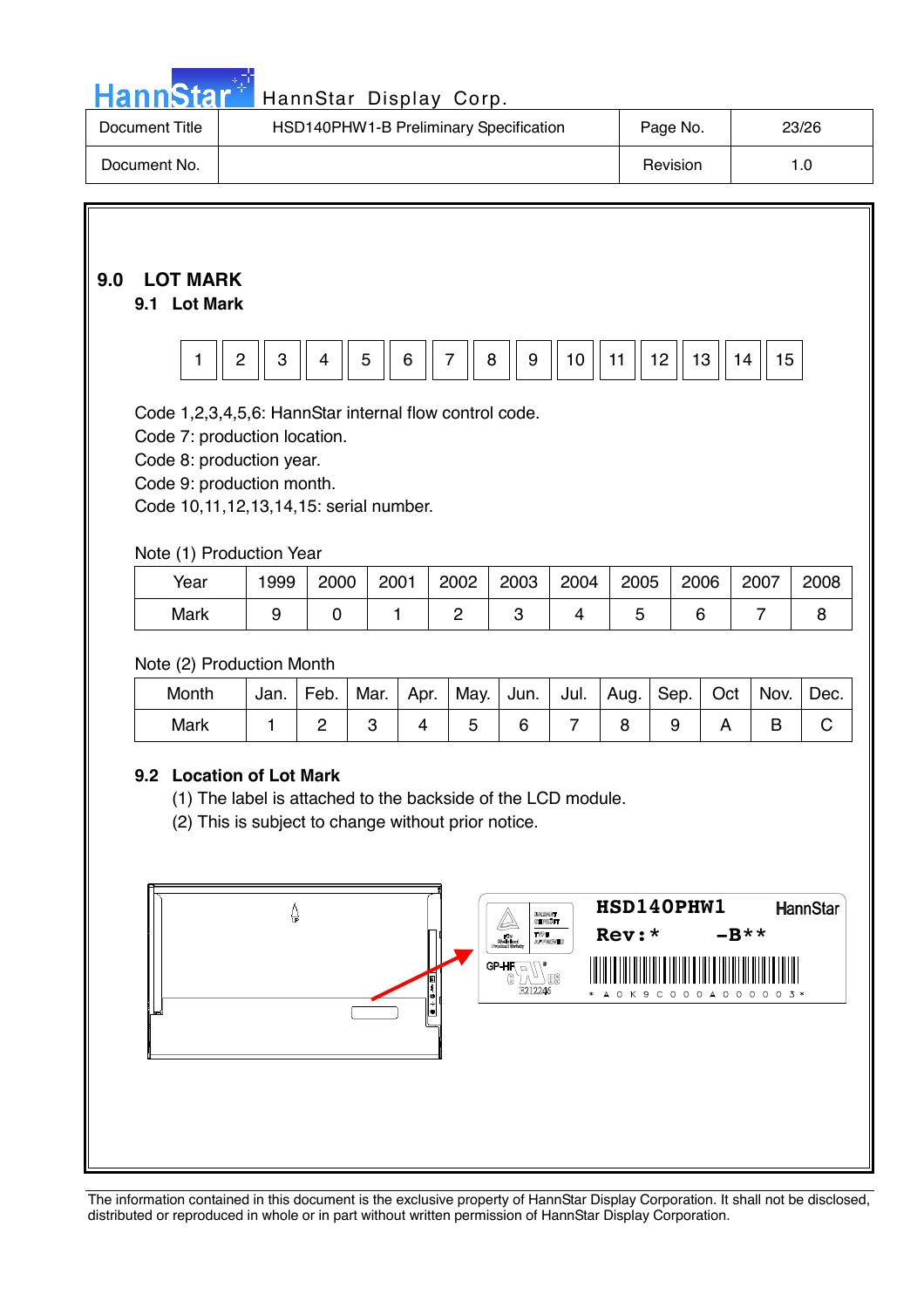

# Hann Star<sup>t HannStar</sup> Display Corp.

| Document Title | HSD140PHW1-B Preliminary Specification | Page No. | 24/26 |
|----------------|----------------------------------------|----------|-------|
| Document No.   |                                        | Revision |       |

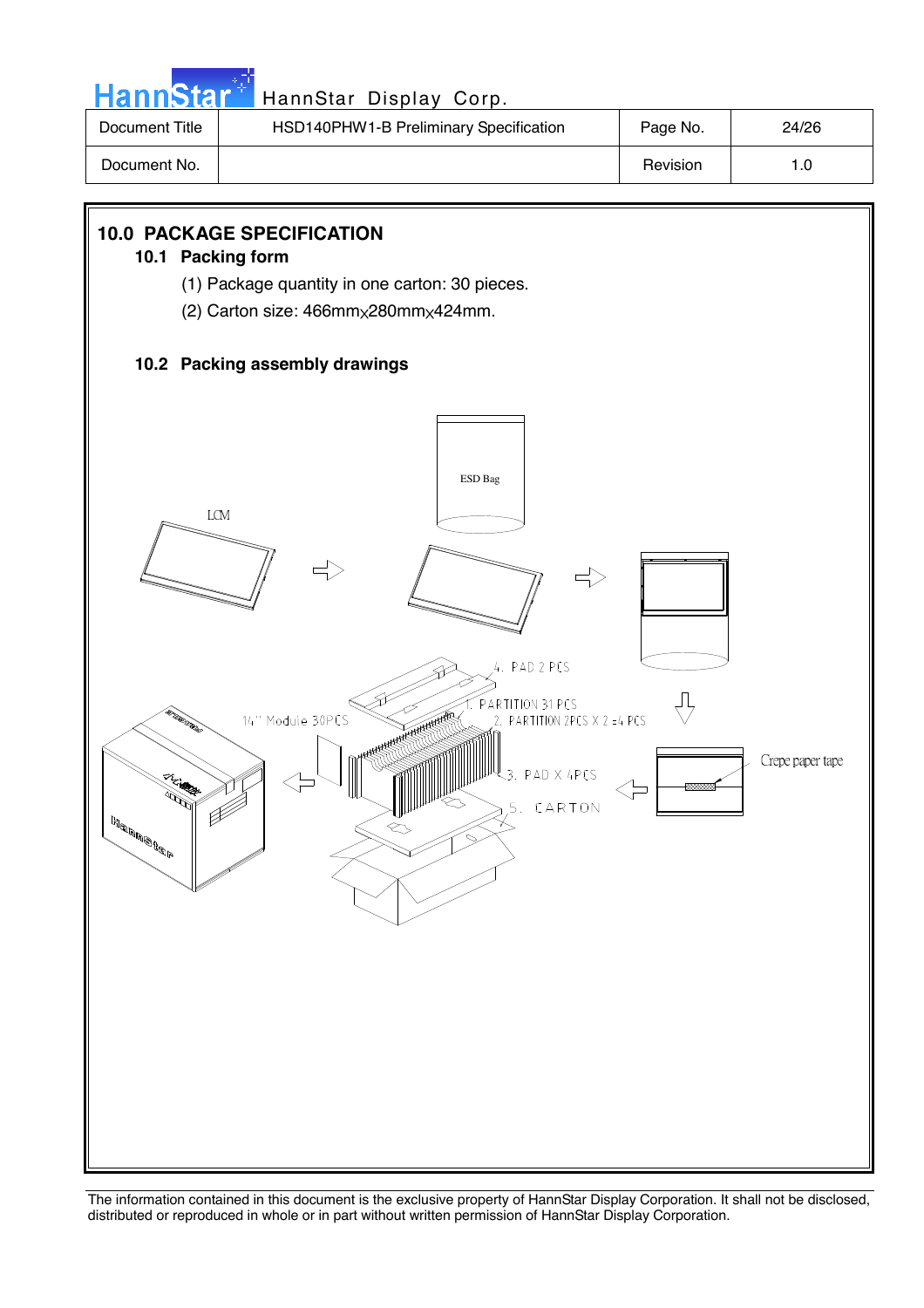

# Hann Star<sup>4</sup> HannStar Display Corp.

| Document Title | HSD140PHW1-B Preliminary Specification | Page No. | 25/26 |
|----------------|----------------------------------------|----------|-------|
| Document No.   |                                        | Revision | 1.G   |

#### **11.0 GENERAL PRECAUTION**

#### **11.1 Use Restriction**

This product is not authorized for use in life supporting systems, aircraft navigation control systems, military systems and any other application where performance failure could be life-threatening or otherwise catastrophic.

#### **11.2 Disassembling or Modification**

 Do not disassemble or modify the module. It may damage sensitive parts inside LCD module, and may cause scratches or dust on the display. HannStar does not warrant the module, if customers disassemble or modify the module.

#### **11.3 Breakage of LCD Panel**

- 11.3.1.If LCD panel is broken and liquid crystal spills out, do not ingest or inhale liquid crystal, and do not contact liquid crystal with skin.
- 11.3.2. If liquid crystal contacts mouth or eyes, rinse out with water immediately.
- 11.3.3. If liquid crystal contacts skin or cloths, wash it off immediately with alcohol and rinse thoroughly with water.
- 11.3.4. Handle carefully with chips of glass that may cause injury, when the glass is broken.

#### **11.4 Electric Shock**

- 11.4.1. Disconnect power supply before handling LCD module.
- 11.4.2. Do not pull or fold the LED cable.
- 11.4.3. Do not touch the parts inside LCD modules and the fluorescent LED's connector or cables in order to prevent electric shock.

#### **11.5 Absolute Maximum Ratings and Power Protection Circuit**

- 11.5.1. Do not exceed the absolute maximum rating values, such as the supply voltage variation, input voltage variation, variation in parts' parameters, environmental temperature, etc., otherwise LCD module may be damaged.
- 11.5.2. Please do not leave LCD module in the environment of high humidity and high temperature for a long time.
- 11.5.3. It's recommended to employ protection circuit for power supply.

#### **11.6 Operation**

- 11.6.1 Do not touch, push or rub the polarizer with anything harder than HB pencil lead.
- 11.6.2 Use fingerstalls of soft gloves in order to keep clean display quality, when persons handle the LCD module for incoming inspection or assembly.
- 11.6.3 When the surface is dusty, please wipe gently with absorbent cotton or other soft material.